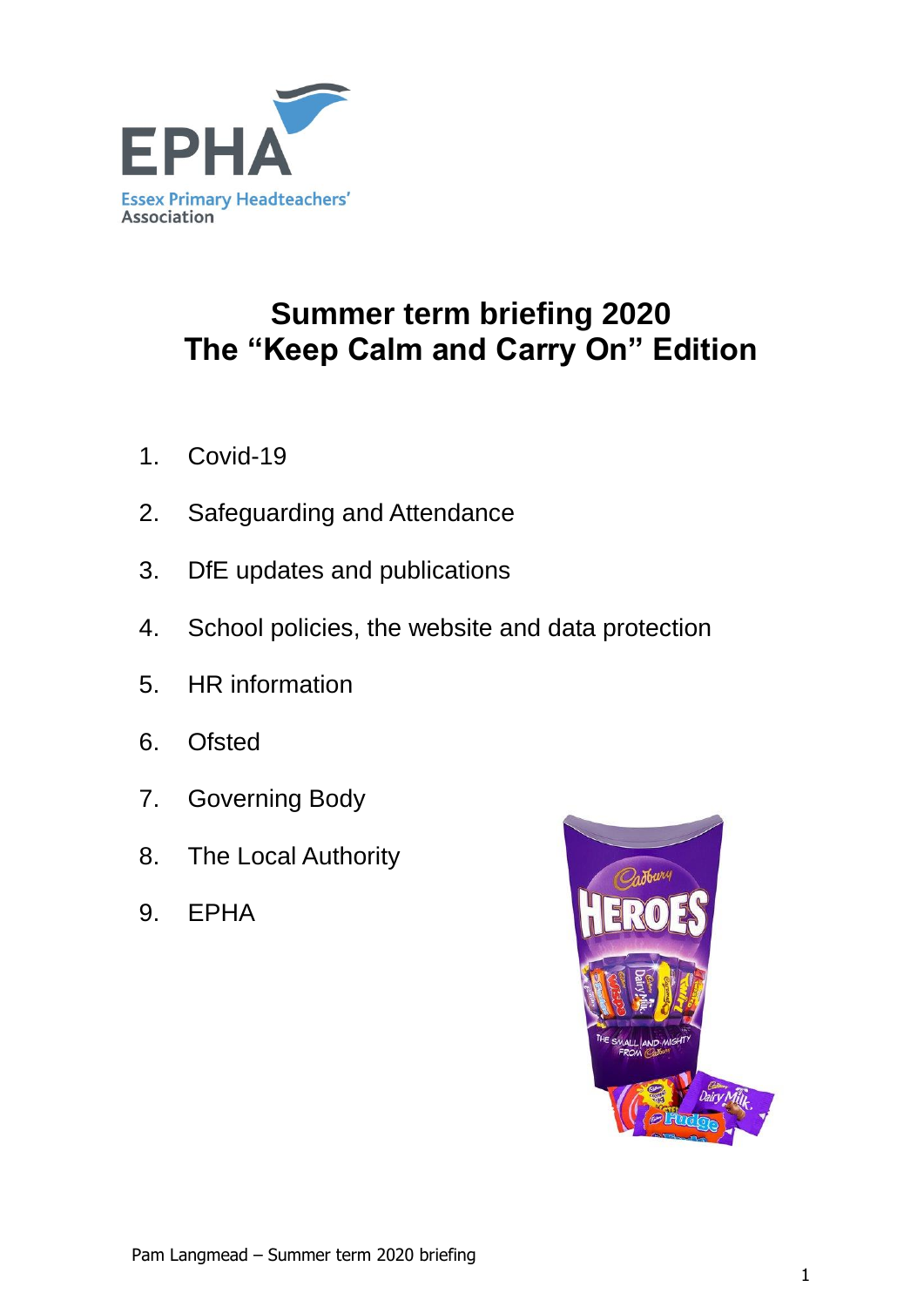## **Key information**

#### **Actions for schools during the Corona Virus outbreak**

Government advice, updated regularly, outlining the current responsibilities for schools.

[https://www.gov.uk/government/collections/coronavirus-covid-19-guidance-for-schools-and-other-educational](https://www.gov.uk/government/collections/coronavirus-covid-19-guidance-for-schools-and-other-educational-settings)**[settings](https://www.gov.uk/government/collections/coronavirus-covid-19-guidance-for-schools-and-other-educational-settings)** 

Schools will remain closed until further notice, except for children of critical workers and vulnerable children who are encouraged to attend where it is appropriate for them to do so. We will only re-open schools when the scientific advice indicates it is safe to do so, and will consult closely with the sector on our approach. It is important to underline that schools, all childcare settings (including early year's settings, childminders and providers of childcare for school-age children), colleges and other educational establishments, remain safe places for children. Reducing the number of children making the journey to school, and reducing the number of children in educational settings, will protect the NHS and save lives by reducing the risks of spreading the virus.

Schools, and all childcare providers, are therefore being asked to continue to provide care for a limited number of children - children who are vulnerable, and children whose parents are critical to the coronavirus (COVID-19) response.

While as many schools as possible should try to stay open for eligible pupils, this will not be possible for all settings, and the local authority should oversee arrangements so that pupils are able to access provision elsewhere.

The following guidance should be read alongside:

guidance on [implementing](https://www.gov.uk/government/publications/coronavirus-covid-19-implementing-social-distancing-in-education-and-childcare-settings) social distancing in education and childcare settings [guidance](https://www.gov.uk/government/publications/coronavirus-covid-19-maintaining-educational-provision/guidance-for-schools-colleges-and-local-authorities-on-maintaining-educational-provision) on critical workers guidance on [vulnerable](https://www.gov.uk/government/publications/coronavirus-covid-19-guidance-on-vulnerable-children-and-young-people) children and young people

The guidance includes the following sections

- 1. [Responsibilities](https://www.gov.uk/government/publications/covid-19-school-closures/guidance-for-schools-about-temporarily-closing#responsibilities)
- 2. [Prioritising pupils](https://www.gov.uk/government/publications/covid-19-school-closures/guidance-for-schools-about-temporarily-closing#prioritising-pupils)
- 3. [Funding](https://www.gov.uk/government/publications/covid-19-school-closures/guidance-for-schools-about-temporarily-closing#funding)
- 4. [Attendance](https://www.gov.uk/government/publications/covid-19-school-closures/guidance-for-schools-about-temporarily-closing#attendance)
- 5. [Working with parents](https://www.gov.uk/government/publications/covid-19-school-closures/guidance-for-schools-about-temporarily-closing#working-with-parents)
- 6. [Safeguarding](https://www.gov.uk/government/publications/covid-19-school-closures/guidance-for-schools-about-temporarily-closing#safeguarding)
- 7. [Workforce](https://www.gov.uk/government/publications/covid-19-school-closures/guidance-for-schools-about-temporarily-closing#workforce)
- 8. [Staffing levels and deployment](https://www.gov.uk/government/publications/covid-19-school-closures/guidance-for-schools-about-temporarily-closing#staffing-levels-and-deployment)
- 9. [Holidays](https://www.gov.uk/government/publications/covid-19-school-closures/guidance-for-schools-about-temporarily-closing#holidays)
- 10. [Pay](https://www.gov.uk/government/publications/covid-19-school-closures/guidance-for-schools-about-temporarily-closing#pay)
- 11. [Supply teachers and other contingent workers](https://www.gov.uk/government/publications/covid-19-school-closures/guidance-for-schools-about-temporarily-closing#supply-teachers-and-other-contingent-workers)
- 12. [Practicalities](https://www.gov.uk/government/publications/covid-19-school-closures/guidance-for-schools-about-temporarily-closing#practicalities)
- 13. [Admissions](https://www.gov.uk/government/publications/covid-19-school-closures/guidance-for-schools-about-temporarily-closing#admissions)
- 14. [Exclusions](https://www.gov.uk/government/publications/covid-19-school-closures/guidance-for-schools-about-temporarily-closing#exclusions)
- 15. [School meals](https://www.gov.uk/government/publications/covid-19-school-closures/guidance-for-schools-about-temporarily-closing#school-meals)
- 16. [Exams](https://www.gov.uk/government/publications/covid-19-school-closures/guidance-for-schools-about-temporarily-closing#exams)
- 17. [Types of setting](https://www.gov.uk/government/publications/covid-19-school-closures/guidance-for-schools-about-temporarily-closing#types-of-setting)

The Local Authority has produced a regularly updated spreadsheet of both the DfE and the Local Authority guidance, and all of the guidance, template letters, local and national advice can be found on the Covid-19 page on the Essex Schools Infolink.

<https://schools.essex.gov.uk/admin/COVID-19/Pages/default.aspx>

## **Free School Meals guidance for schools**

This DfE guidance explains what schools should do to make sure eligible pupils have continued access to free school meals where the pupil is not attending school. Information regarding which pupils should continue to attend school is available in the guidance on maintaining [educational](https://www.gov.uk/government/publications/coronavirus-covid-19-maintaining-educational-provision) provision. Schools which are open for the children of critical workers and vulnerable children should provide meal options for staff and children who are in school, and free school meals for all eligible pupils in attendance. Further details are set out in this guidance.

<https://www.gov.uk/government/publications/covid-19-free-school-meals-guidance>

As you will be aware the rollout of the Edenred voucher system has been fraught with delay and problems,

Pam Langmead – Summer term 2020 briefing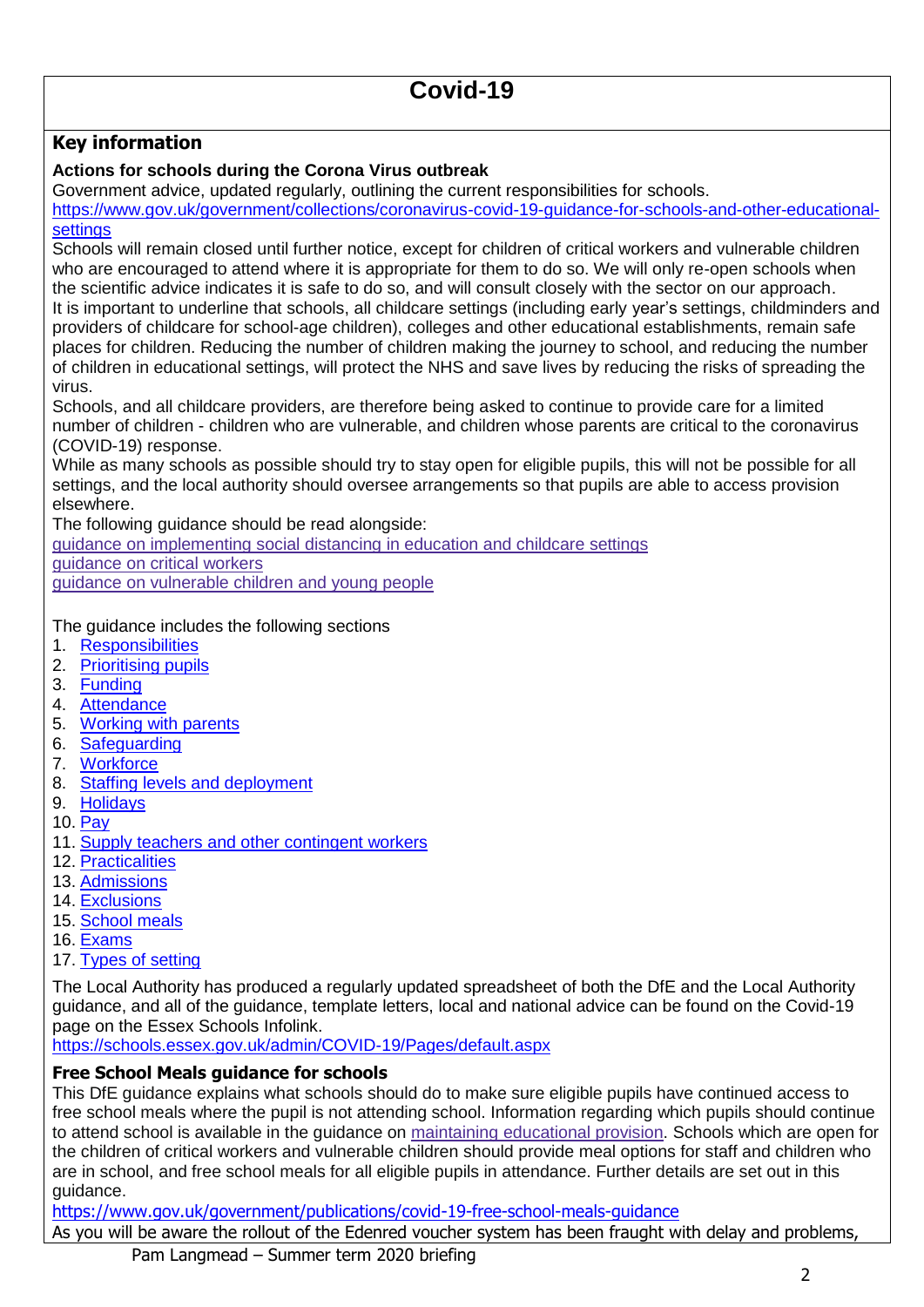and a small number of schools still don't have an activation code, never mind sight of a voucher! **<https://www.edenred.co.uk/reward-recipients/Free-School-Meal-Vouchers/>**

If you decide not to continue with the system and use a local solution, make sure that you keep careful records of your expenditure – this should be one of the costs that is recoverable.

# **COVID19 Testing**

As you will be aware, all essential workers are now able to access testing along with members of their households if they are showing symptoms, this includes all education staff. There is further guidance in this youtube video: [https://www.youtube.com/watch?v=JVB6TC49ss0&feature=youtu.be.](https://eur02.safelinks.protection.outlook.com/?url=https%3A%2F%2Fwww.youtube.com%2Fwatch%3Fv%3DJVB6TC49ss0%26feature%3Dyoutu.be&data=02%7C01%7C%7C72461b113a6e40ff546c08d7eb3fb2d5%7Ca8b4324f155c4215a0f17ed8cc9a992f%7C0%7C0%7C637236531573731179&sdata=%2Fd6%2FYBDqDwELputdeLj2N4sbZATvFfrbg%2FjDny2pRro%3D&reserved=0) Essential workers can book tests for themselves and their household via a new online portal on [gov.uk/coronavirus.](https://eur02.safelinks.protection.outlook.com/?url=http%3A%2F%2Fgov.uk%2Fcoronavirus&data=02%7C01%7C%7C72461b113a6e40ff546c08d7eb3fb2d5%7Ca8b4324f155c4215a0f17ed8cc9a992f%7C0%7C0%7C637236531573741175&sdata=Bg6GW4c4D581XKj2NPymyYBOjFjjuroftFmn4rm%2B5bg%3D&reserved=0) Testing is most effective within 3 days of symptoms developing.

The understanding is that individuals should generally apply themselves, but where they can't do this, the employer can do so on their behalf.

Only those showing symptoms (or living with someone with symptoms) can apply for a test so not all schools would need to register initially, unless this is the case.

The employer is required to email to receive a log-in to the system and then submit the names/details of the individuals they are putting forward for testing. It would not be efficient to do this on a county wide level and so schools should manage this directly.

#### **DfE Laptop Scheme Update**

The LA is working with Social Care and IT colleagues to digest the guidance and move forwards with the DfE laptop and WiFi scheme. Schools will be asked to identify those pupils within a school who meet the criteria. They will send a request for this information by the end of the week (by 01/05/20). As a reminder, Academy Trusts will be responsible for ordering equipment for their eligible year 10 students and the LA will be responsible for ordering equipment for eligible children with a social worker and eligible year 10 students of maintained secondary schools. The LA is clarifying with the DfE what the likely timescales for distribution of the equipment will be, but Gavin Williamson has announced that they are unlikely to be delivered before the end of May and more likely into June.

#### **Paediatric First Aid**

The LA has now received confirmation from the DfE that the requirement for at least one person who has a full paediatric first aid certificate to be on the premises at all times when children are present remains in place where there are children below the age of 24 months. If children are aged 2-5 within a setting, providers must use their 'best endeavours' to ensure one person with a full PFA certificate is on-site when children are present. If after using best endeavours they are still unable to secure a member of staff with full PFA to be on site then they must carry out a written risk assessment and ensure that someone with a current First Aid at Work or emergency PFA certification is on site at all times children are on premises.

If your paediatric first aid certificate is due to expire, see [advice from the Health and Safety Executive.](https://www.sja.org.uk/course-information/covid-19/#hse) It has announced a 3-month extension to the validity for all certificates coming up for renewal on or after 16 March 2020.

#### **Local Authority CYP Response Plan**

See safeguarding section below

#### **Remote learning guidance and online safety guidance**

The LA has produced guidance to help schools with a home/remote learning offer to pupils, including advice about online safety. These documents have been produced to support schools with suggestions and details of the ways in which different schools are offering home learning and how the challenge can be managed, as well as how to support children and young people to stay safe online.

- **Digital education platforms** the Department has also partnered with Google and Microsoft to provide funded support to help schools get set up on G Suite for Education or Office 365 Education. [Use our](https://schoolleaders.thekeysupport.com/covid-19/deliver-remote-learning/make-tech-work-you/digital-education-platform-hub/?marker=content-body)  [digital education platform resource hub](https://schoolleaders.thekeysupport.com/covid-19/deliver-remote-learning/make-tech-work-you/digital-education-platform-hub/?marker=content-body) to decide on the right platform for you and apply directly for the DfE-funded support
- The [Oak National Academy](https://www.thenational.academy/) and [BBC Bitesize daily lessons](https://www.bbc.co.uk/bitesize/dailylessons) launched on 20 April, providing free online resources for teachers and parents

#### **May Bank Holiday**

The DfE has now announced that schools should decide, in consultation with the parents of children who are currently attending school, whether it is necessary for them to continue to look after critical workers' children and vulnerable children on Friday 8 May 2020. If you are able to close please notify the LA as usual.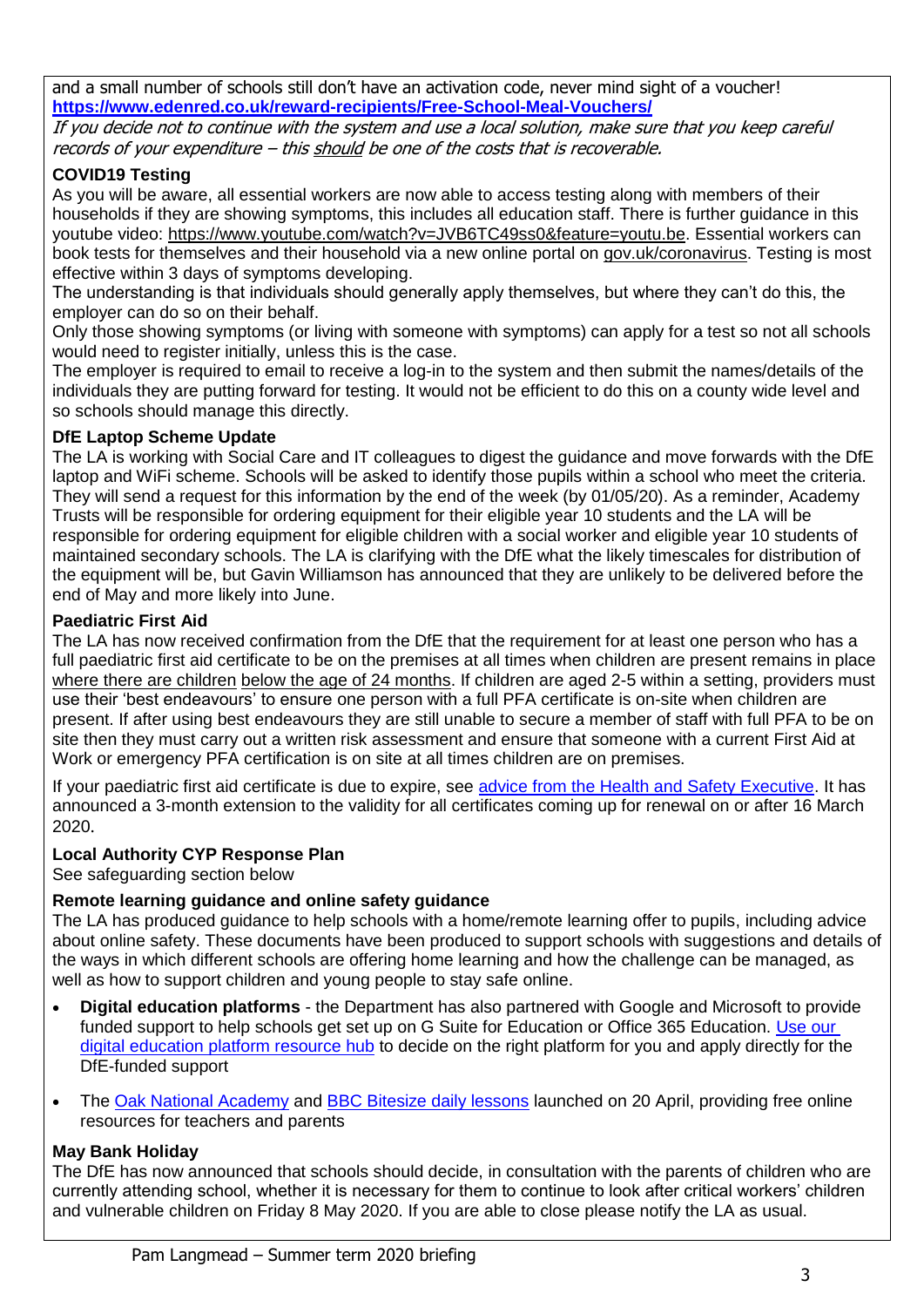No decision has yet been made about the half term holiday, but the LA is keen to develop local options, such as using sports/childcare clubs to enable schools to close completely, **if they choose to.**

#### **Plans for reopening schools (29/04/20)**

See DfE section below

**Data collection** – see DfE section below

#### **Relevant Documents and Guidance**

#### **DfE website**

<https://www.gov.uk/coronavirus>

https://www.gov.uk/government/collections/coronavirus-covid-19-guidance-for-schools-and-othereducational-settings

[https://www.gov.uk/government/publications/covid-19-school-closures/guidance-for-schools-about](https://www.gov.uk/government/publications/covid-19-school-closures/guidance-for-schools-about-temporarily-closing)[temporarily-closing](https://www.gov.uk/government/publications/covid-19-school-closures/guidance-for-schools-about-temporarily-closing)

#### **Essex Schools Infolink**

<https://schools.essex.gov.uk/admin/COVID-19/Pages/default.aspx>

#### **NHS website**

<https://www.nhs.uk/conditions/coronavirus-covid-19/>

- Make sure that you are reading the daily emails from Clare Kershaw to keep up to date with guidance and developments from both DfE and the Local Authority.
- Register your staff (or ask them to register) so that they can access a Covid-19 test if they display symptoms.
- Identify those children who may be eligible for a laptop to support their home learning (i.e. those with a social worker and no access to IT) and let the LA know.
- Keep records of all Covid-19 related expenditure, that is over and above your normal operations.
- Continue to offer provision for children of critical workers and those who are vulnerable, in line with government quidelines.
- Send any questions and comments to EPHA to Pam Langmead [pam@langmead.me.uk](mailto:pam@langmead.me.uk) and/or to the School Communications team [Schools.Communication@essex.gov.uk](mailto:Schools.Communication@essex.gov.uk)
- Stay safe and well!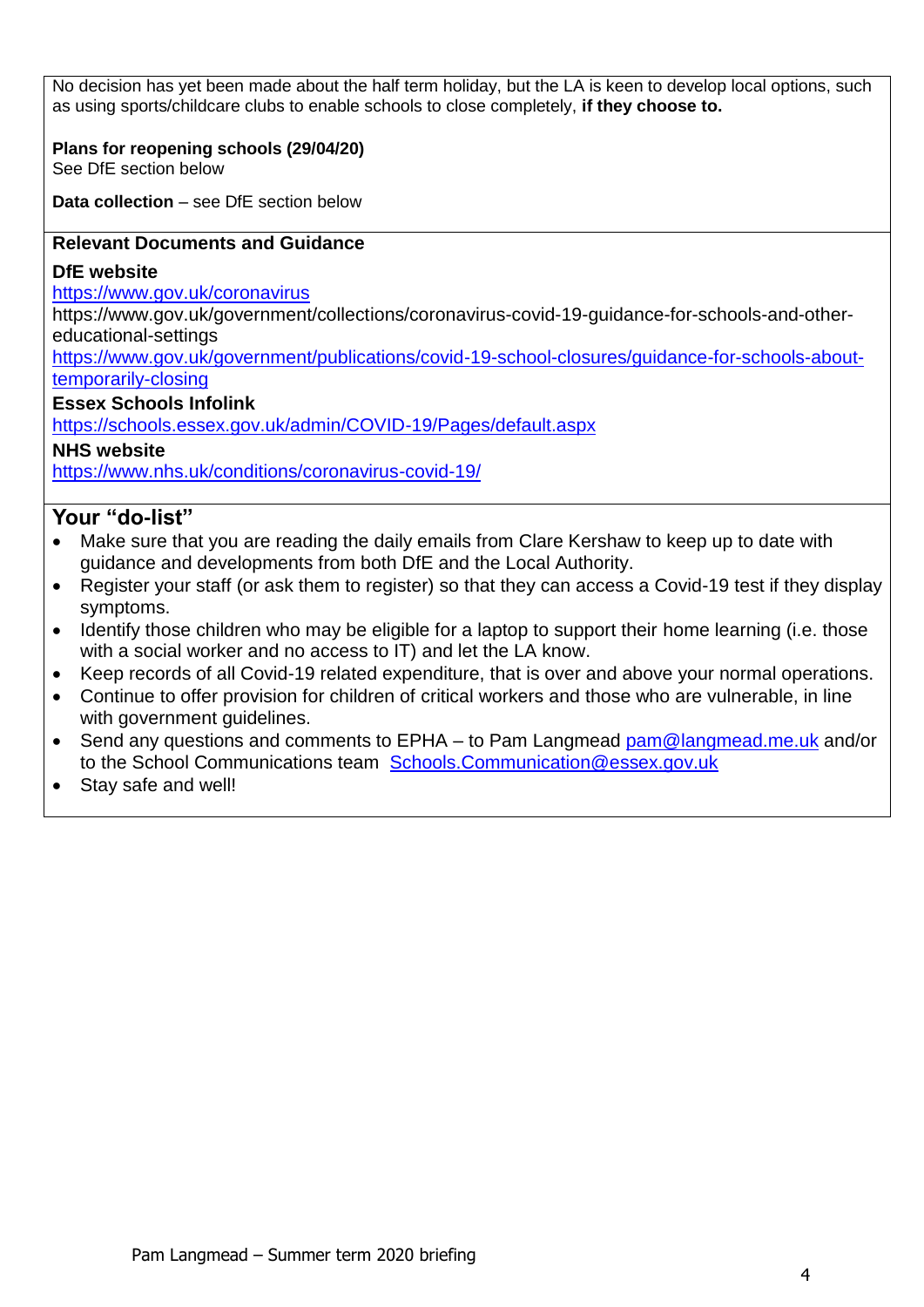# **Safeguarding and Attendance**

## **Key information**

**Safeguarding** - the DfE has published [interim safeguarding guidance](https://schoolleaders.thekeysupport.com/covid-19/safeguard-and-support-pupils/policy-and-procedures/safeguarding-during-coronavirus-summary-dfe-guidance/?marker=content-body) and has [delayed](https://www.gov.uk/government/consultations/keeping-children-safe-in-education-proposed-revisions-2020) its consultation on updates to Keeping Children Safe in Education from September 2020 (with no date proposes to restart the consultation). It has also published suggestions for [how to safeguard pupils during remote learning](https://www.gov.uk/guidance/safeguarding-and-remote-education-during-coronavirus-covid-19)

## **COVID-19 Children and Young People (CYP) Response Plan for EYS settings – Summer term 2020**

Schools and other educational settings and their staff form part of the wider safeguarding system for CYP. In conjunction with other agencies, they play a vital role in safeguarding CYP during the current emergency arrangements due to COVID-19. During this period, settings retain their statutory duties to safeguard CYP and must adapt their existing processes to the current situation to ensure they continue to operate effectively. As well as supporting safeguarding, **regular contact** with children and families will enable schools to provide important support, address any relatively minor concerns before they escalate and to maintain relationships with their pupils. This will be of value as part of re-opening arrangements as settings will be able to identify any additional interventions required to support CYP when they return.

The CYP Response Plan, produced by Essex LA, in discussion with the Headteacher Associations, aims to support headteachers and schools in their continuing duty to safeguard and support all children and young people on their school roll, and in particular the most vulnerable, and those who are at increasing risk.

The document gives an outline of the expectations for universal, additional, intensive and complex (in line with the Essex Effective Support windscreen of need) and guidance around risk assessments and welfare checks, with links to risk assessment forms suitable for a range of children and young people.

#### **Support with risk assessments**

A team of social workers to support settings with this work has been identified and they will be making contact over the coming weeks. This is intended to be a supportive measure to build capacity and expertise around assessing risk and to support Designated Leads and Deputy Designated Leads who may be managing cases with high levels of risk involved. This team will be phoning schools to discuss children with a social worker ('vulnerable' children). However, settings may also wish to discuss risk assessments for other vulnerable children (those below the threshold for an intervention from Social Care). The team is also happy to support with this and can be contacted via Lynne Hooper at: [lynne.hooper@essex.gov.uk.](mailto:lynne.hooper@essex.gov.uk)

#### **Child Protection Policy update**

A Child Protection model policy reflecting the unique safeguarding demands and responsibilities during the school closure period and Covid-19 pandemic has been produced by Jo Barclay. Your school should amend and adopt the policy and publish it on the school website. This may be approved using Chair's Action, and should be shared and read by all staff.

#### **Safeguarding forums for schools**

Due to the school closure and impact of the national lockdown, it is unlikely that the safeguarding forums will be held in the normal way this term. Jo Barclay will continue to produce safeguarding briefings on a regular basis, and particularly when any requirements and circumstances change.

#### **Team Around the Family (TAF) meetings**

The TAFSO team have produced a guide on how to hold a virtual TAF meeting. This is available on the [Effective Support website](https://eur02.safelinks.protection.outlook.com/?url=https%3A%2F%2Fwww.essexeffectivesupport.org.uk%2Fmedia%2F1144%2Fpractitioners-guide-how-do-i-hold-a-taf-virtually-april-2020_-004.docx&data=02%7C01%7C%7Cacb03e845a454bee65a208d7e6b7a92d%7Ca8b4324f155c4215a0f17ed8cc9a992f%7C0%7C0%7C637231548798806285&sdata=HRPwtQx79jXjp22tLOb8WPzfN5z%2Bzb9W%2B6wNpxOSDyI%3D&reserved=0)

As a reminder the TAFSOs are continuing to support wider partners who feel that a family could benefit from a virtual TAF, they are contactable [TAFSO@essex.gov.uk](mailto:TAFSO@essex.gov.uk)

#### **Essex Child and Family Well-being Service (ECFWS)**

To support families during the COVID-19 pandemic and in recognition of the challenges to families due to school closure, the Essex Child and Family Wellbeing Service has created a [brand new resource hub.](https://eur02.safelinks.protection.outlook.com/?url=https%3A%2F%2Fessexfamilywellbeing.co.uk%2Fcovid-19-pandemic-resource-hub%2F&data=02%7C01%7C%7C777468afa8e84c125e8b08d7e04c311e%7Ca8b4324f155c4215a0f17ed8cc9a992f%7C0%7C0%7C637224490161591746&sdata=5Icud84KtSwlwevPkE5kqck6bIeneJK0upyrVlMLvW8%3D&reserved=0)

#### **Essex Safeguarding Children Board dedicated [Coronavirus hub](https://eur02.safelinks.protection.outlook.com/?url=https%3A%2F%2Flnks.gd%2Fl%2FeyJhbGciOiJIUzI1NiJ9.eyJidWxsZXRpbl9saW5rX2lkIjoxMDAsInVyaSI6ImJwMjpjbGljayIsImJ1bGxldGluX2lkIjoiMjAyMDA1MDEuMjA5MDI2MjEiLCJ1cmwiOiJodHRwczovL2V1cjAyLnNhZmVsaW5rcy5wcm90ZWN0aW9uLm91dGxvb2suY29tLz91cmw9aHR0cHMlM0ElMkYlMkZ3d3cuZXNjYi5jby51ayUyRjIyNjUmZGF0YT0wMiU3QzAxJTdDJTdDZTdmMTBmOGI5NTg1NDU0NmNlMTMwOGQ3ZDdjOTRmYjQlN0NhOGI0MzI0ZjE1NWM0MjE1YTBmMTdlZDhjYzlhOTkyZiU3QzAlN0MwJTdDNjM3MjE1MTMxOTMxMjM2OTc3JnNkYXRhPTVNMm1OS0hCT0JURkR6MzhiR1clMkJoc0hPYVEwbTFoZkJ6MTd3SDJPZmhWbyUzRCZyZXNlcnZlZD0wIn0.wblW2e9ESPhCo-CumyANoRgPzzBv5FF6j44NZHBlwyM%2Fbr%2F78103025447-l&data=02%7C01%7C%7Cc73f1ba437cf47286afb08d7eff7acfd%7Ca8b4324f155c4215a0f17ed8cc9a992f%7C0%7C0%7C637241719969187288&sdata=w1azRtnVrlRxnRtc5pwTYNkid1dU2PFLTF1u2nntqQU%3D&reserved=0)**

The Essex Safeguarding Children Board (ESCB) has a dedicated [Coronavirus hub,](https://eur02.safelinks.protection.outlook.com/?url=https%3A%2F%2Flnks.gd%2Fl%2FeyJhbGciOiJIUzI1NiJ9.eyJidWxsZXRpbl9saW5rX2lkIjoxMDAsInVyaSI6ImJwMjpjbGljayIsImJ1bGxldGluX2lkIjoiMjAyMDA1MDEuMjA5MDI2MjEiLCJ1cmwiOiJodHRwczovL2V1cjAyLnNhZmVsaW5rcy5wcm90ZWN0aW9uLm91dGxvb2suY29tLz91cmw9aHR0cHMlM0ElMkYlMkZ3d3cuZXNjYi5jby51ayUyRjIyNjUmZGF0YT0wMiU3QzAxJTdDJTdDZTdmMTBmOGI5NTg1NDU0NmNlMTMwOGQ3ZDdjOTRmYjQlN0NhOGI0MzI0ZjE1NWM0MjE1YTBmMTdlZDhjYzlhOTkyZiU3QzAlN0MwJTdDNjM3MjE1MTMxOTMxMjM2OTc3JnNkYXRhPTVNMm1OS0hCT0JURkR6MzhiR1clMkJoc0hPYVEwbTFoZkJ6MTd3SDJPZmhWbyUzRCZyZXNlcnZlZD0wIn0.wblW2e9ESPhCo-CumyANoRgPzzBv5FF6j44NZHBlwyM%2Fbr%2F78103025447-l&data=02%7C01%7C%7Cc73f1ba437cf47286afb08d7eff7acfd%7Ca8b4324f155c4215a0f17ed8cc9a992f%7C0%7C0%7C637241719969197279&sdata=iqaDOpDFxrDUvXhbBB5L76832%2Brdxknc43rKQUVz49g%3D&reserved=0) which aims to provide a single point of access for anyone needing information and resources in relation to safeguarding children and young people.

#### **Advice for parents on when to seek medical help for their children**

There is an increasing concern regarding the reduction in children attending A&E and seeking medical advice during the COVID 19 crisis. Much of this is due to the misunderstanding that all NHS services are focusing on COVID and normal services are not 'open'. This poster has been approved by NHS England for dissemination to support parents and carers of when to seek help and advice and which service they should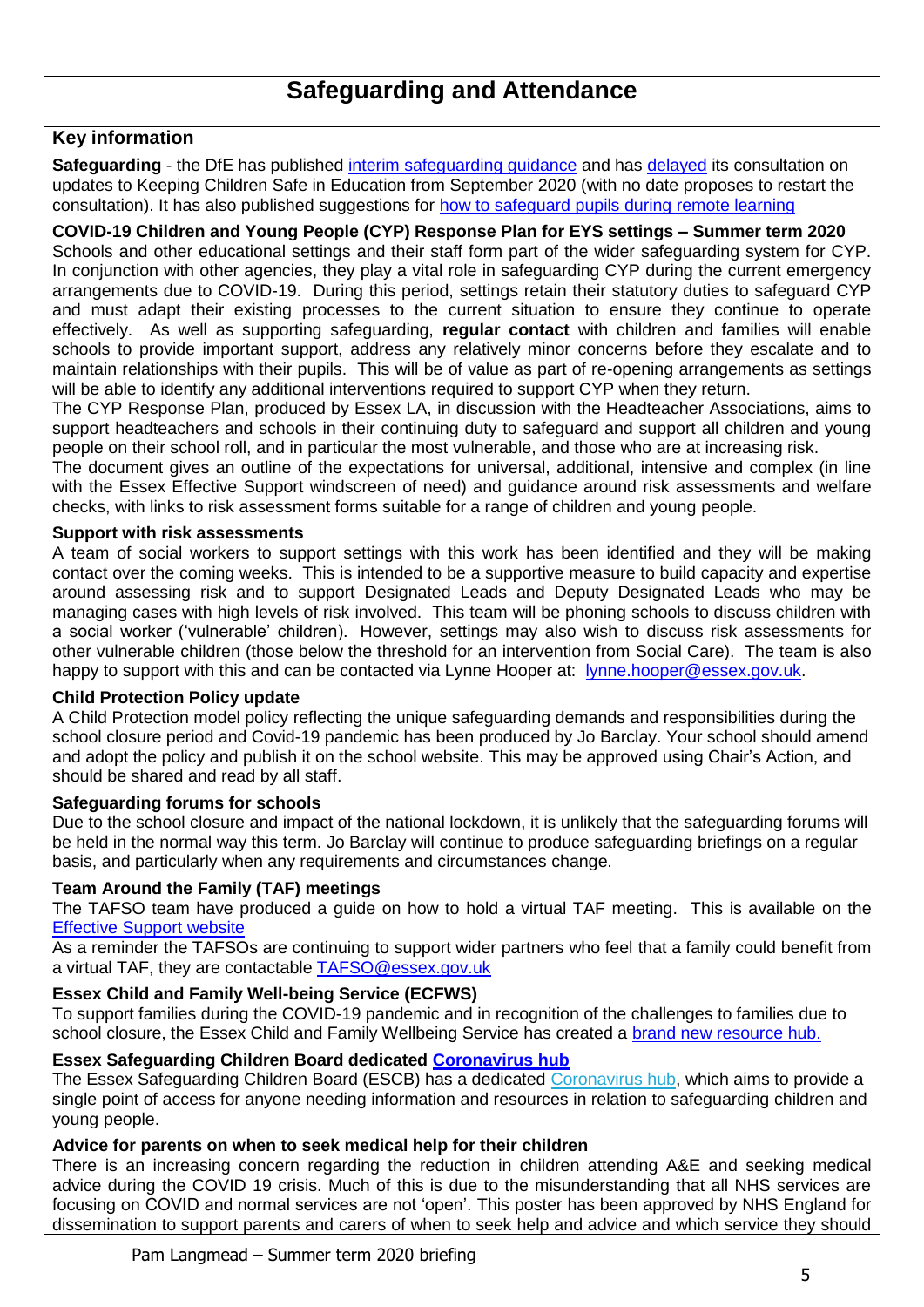contact.<https://essexprimaryheads.co.uk/files/covid19-advice-for-parents-poster.pdf>

#### **Attendance**

<https://www.gov.uk/government/publications/school-attendance>

[https://www.gov.uk/government/publications/coronavirus-covid-19-attendance-recording-for-educational](https://www.gov.uk/government/publications/coronavirus-covid-19-attendance-recording-for-educational-settings)**[settings](https://www.gov.uk/government/publications/coronavirus-covid-19-attendance-recording-for-educational-settings)** 

From Monday 23 March, educational settings will need to temporarily change their attendance recording practices and inform the department using this [online form.](http://www.education.gov.uk/educational-setting-status)

Educational settings that remain open are required to complete the online form every day by 12:00. *How to record attendance during the coronavirus (COVID-19) outbreak*

To minimise the burden on educational settings and ensure that only the most important information is submitted, settings must:

- Stop taking their normal attendance registers
- Consider making use of the above record of attendance spreadsheet to record attendance for all children at the educational setting.
- Use the information in the record of attendance spreadsheet, or from another source if the information is held elsewhere, to complete this [online form](http://www.education.gov.uk/educational-setting-status) notifying the Department for Education about your status regarding COVID-19.

DfE has updated the statutory guidance – **School attendance parental responsibility measures** Under the Coronavirus Act 2020, the government has relaxed the law so that the parent of a child of compulsory school age is not guilty of an offence on account of the child's failure to attend regularly at the school at which the child is registered (section 444 of the Education Act 1996). This means that parents will not be penalised if their child does not attend school.

<https://www.gov.uk/government/publications/school-attendance>

The Local Authority gathers information from the DfE about attendance during the partial closure. This is in order to inform support and guidance to schools, including understanding which groups of pupils are accessing school provision, but this is not about monitoring attendance. There is no indication from the DfE when attendance records and monitoring will return to normal.

## **Relevant Documents and Guidance**

- Child Protection Policy Covid-19 update https://essexprimaryheads.co.uk/info-and-documents/safeguarding/
- CYP Response Plan
- Essex Safeguarding briefings and guidance https://schools.essex.gov.uk/admin/COVID-19/Pages/default.aspx
- Attendance information and link [https://www.gov.uk/government/publications/coronavirus-covid-](https://www.gov.uk/government/publications/coronavirus-covid-19-attendance-recording-for-educational-settings)[19-attendance-recording-for-educational-settings](https://www.gov.uk/government/publications/coronavirus-covid-19-attendance-recording-for-educational-settings)
- Advice for parents seeking medical help for children poster <https://essexprimaryheads.co.uk/files/covid19-advice-for-parents-poster.pdf>

- Update and adopt the Covid-19 Child Protection Policy, share with your staff and upload it on your school website.
- Undertake a risk assessment for all of your pupils, and ensure that you and your staff are carrying out regular welfare checks to safeguard those who are vulnerable, and to keep in touch with (and assess) all pupils.
- Keep up to date with Jo Barclay's safeguarding briefings and guidance.
- Use the Social Care team to support risk assessments of vulnerable children.
- Ensure that you are signed up to Andrew Hall's brilliant weekly safeguarding briefing <http://www.safeguardinginschools.co.uk/>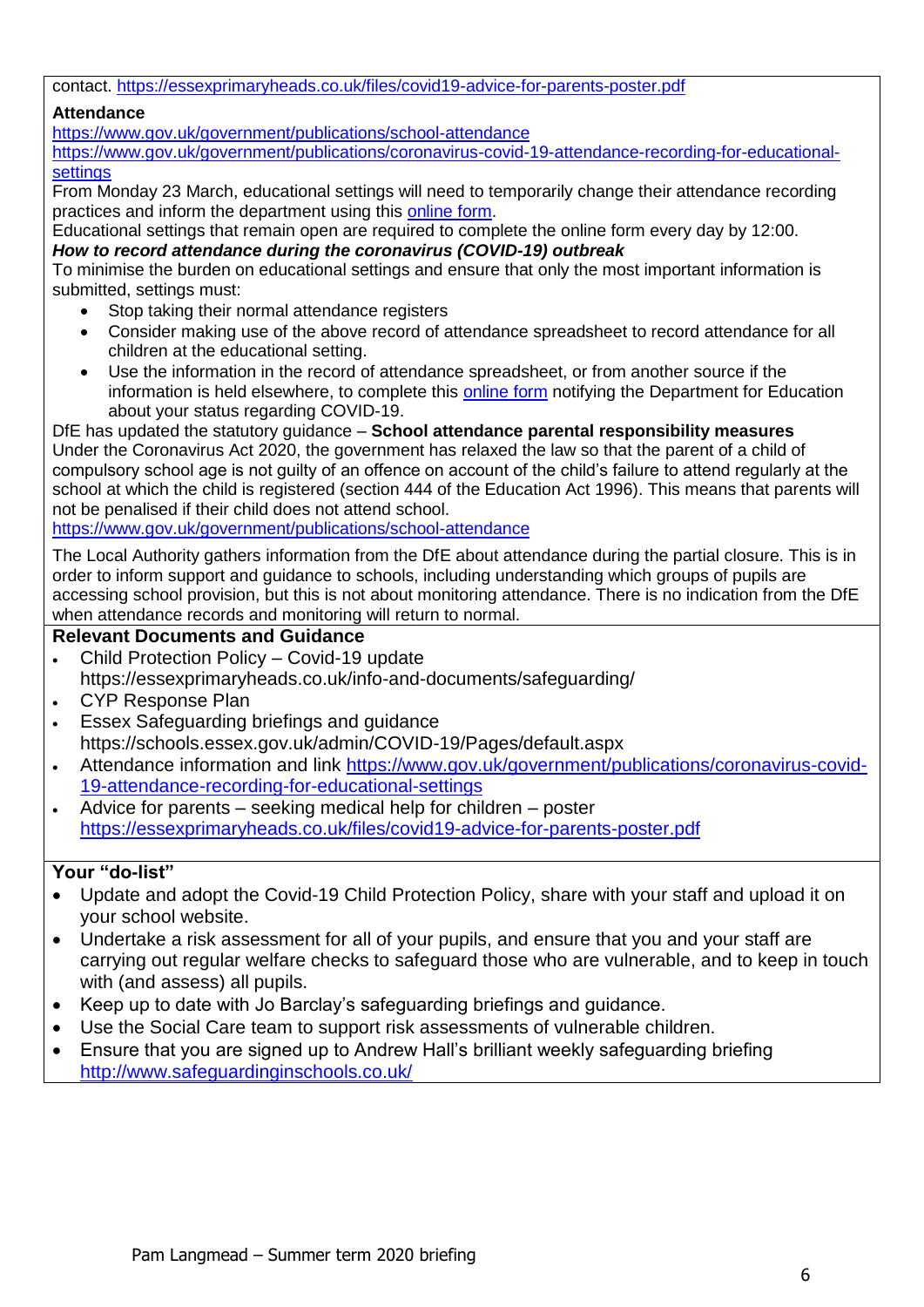# **DfE updates and publications**

#### **Key information**

Inevitably most of the information coming out of DfE at the moment relates to the Covid-19 pandemic. All government guidance can be found at<https://www.gov.uk/coronavirus>

Specific guidance for education and childcare at<https://www.gov.uk/coronavirus/education-and-childcare>

The LA is maintaining a spreadsheet, which gives details of the guidance that has been produced by both the DfE and the LA, including any updates. This is sent out on a regular basis as part of Clare Kershaw's daily communications to schools.

#### **Data collection arrangements during the school (partial) closure period**

New Guidance on cancelling or pausing data collections at this time has come out -

[https://www.gov.uk/government/publications/coronavirus-covid-19-reducing-burdens-on-educational-and](https://eur02.safelinks.protection.outlook.com/?url=https%3A%2F%2Fwww.gov.uk%2Fgovernment%2Fpublications%2Fcoronavirus-covid-19-reducing-burdens-on-educational-and-care-settings%2Freducing-burdens-on-educational-and-care-settings&data=02%7C01%7C%7C2aa75d403a474df450d608d7e5c24cdf%7Ca8b4324f155c4215a0f17ed8cc9a992f%7C0%7C0%7C637230496633230373&sdata=r7btkzQNcS4IASFiyykl5Zd0JkWYqICmadaRowQeM8I%3D&reserved=0)[care-settings/reducing-burdens-on-educational-and-care-settings.](https://eur02.safelinks.protection.outlook.com/?url=https%3A%2F%2Fwww.gov.uk%2Fgovernment%2Fpublications%2Fcoronavirus-covid-19-reducing-burdens-on-educational-and-care-settings%2Freducing-burdens-on-educational-and-care-settings&data=02%7C01%7C%7C2aa75d403a474df450d608d7e5c24cdf%7Ca8b4324f155c4215a0f17ed8cc9a992f%7C0%7C0%7C637230496633230373&sdata=r7btkzQNcS4IASFiyykl5Zd0JkWYqICmadaRowQeM8I%3D&reserved=0) To help reduce the burden on educational and care settings at this time, the Department for Education (DfE) and its agencies have cancelled or paused all but the most essential data collections, services and requests from educational and care settings until the end of June 2020.

Data collections which are paused will be reviewed and the pause period extended if necessary. A decision on data collections or services which are not due to go live until later in the year will be made in due course. Not all data collections will be paused or cancelled, so note those still taking place.

#### **Education, health and care needs assessments and plans: guidance on temporary legislative changes relating to coronavirus (COVID-19)**

Some aspects of the law on education, health and care (EHC) needs assessments and plans are changing temporarily to give local authorities, health commissioning bodies, education settings and other bodies who contribute to these processes more flexibility in responding to the demands placed on them by coronavirus (COVID-19). For a limited period of time these new laws relax (but don't remove) the requirements and timescales for assessment of EHCPs, as well as how provision and support may be secured. The guidance gives examples of alternative arrangements.

[https://www.gov.uk/government/publications/changes-to-the-law-on-education-health-and-care-needs](https://www.gov.uk/government/publications/changes-to-the-law-on-education-health-and-care-needs-assessments-and-plans-due-to-coronavirus/education-health-and-care-needs-assessments-and-plans-guidance-on-temporary-legislative-changes-relating-to-coronavirus-covid-19)[assessments-and-plans-due-to-coronavirus/education-health-and-care-needs-assessments-and-plans](https://www.gov.uk/government/publications/changes-to-the-law-on-education-health-and-care-needs-assessments-and-plans-due-to-coronavirus/education-health-and-care-needs-assessments-and-plans-guidance-on-temporary-legislative-changes-relating-to-coronavirus-covid-19)[guidance-on-temporary-legislative-changes-relating-to-coronavirus-covid-19](https://www.gov.uk/government/publications/changes-to-the-law-on-education-health-and-care-needs-assessments-and-plans-due-to-coronavirus/education-health-and-care-needs-assessments-and-plans-guidance-on-temporary-legislative-changes-relating-to-coronavirus-covid-19)

#### **New free online learning platform to boost workplace skills**

Free courses are available through a new online platform hosted on the gov.uk website, called [The Skills](https://theskillstoolkit.campaign.gov.uk/)  [Toolkit.](https://theskillstoolkit.campaign.gov.uk/) The new platform gives people access to free, high-quality digital and numeracy courses to help build up their skills, progress in work and boost their job prospects.

https://www.gov.uk/government/news/new-free-online-learning-platform-to-boost-workplace-skills

#### **Plans for reopening schools (29/04/20)**

The re-opening of schools in England is expected to take place in a "phased manner", says the Education Secretary Gavin Williamson. He told the Education Select Committee (on 29/04/20) the date for opening would depend on scientific advice – but schools would get "as much notice as possible". The suggestion is that government will start to give some indication of their plans in the week commencing 4 May. But when pupils start returning it could just be for some year groups.

"All schools returning on day one with a full complement of pupils would not be realistic," he told MPs. With schools closed by the coronavirus outbreak, the education secretary faced questions on a timetable for re-opening and how to support the disadvantaged, while pupils were meant to be learning online from home. Committee chair Robert Halfon warned of a "wave of educational poverty" that could come from the lockdown. Speaking to an online session of the select committee, Mr Williamson said he was keen for schools to return as soon as was safely possible because of the disruption to pupils' learning.

"Every child is going to have suffered from not being in school," he told MPs.

But he said it would be a staged return, with schools given "proper notice" to prepare.

"When we bring schools back - and I think everyone wants to see schools returning - they will return in a phased manner," said Mr Williamson, as all pupils going back at once would not be "realistic or practical". There were no details from the education secretary on which pupils might return first.

But last week, Geoff Barton, leader of the ASCL head teachers' union suggested that Years 6, 10 and 12 might go back first, with 1 June the earliest realistic date.

A limit on pupil numbers in school would be necessary to maintain social distancing, said the heads' leader,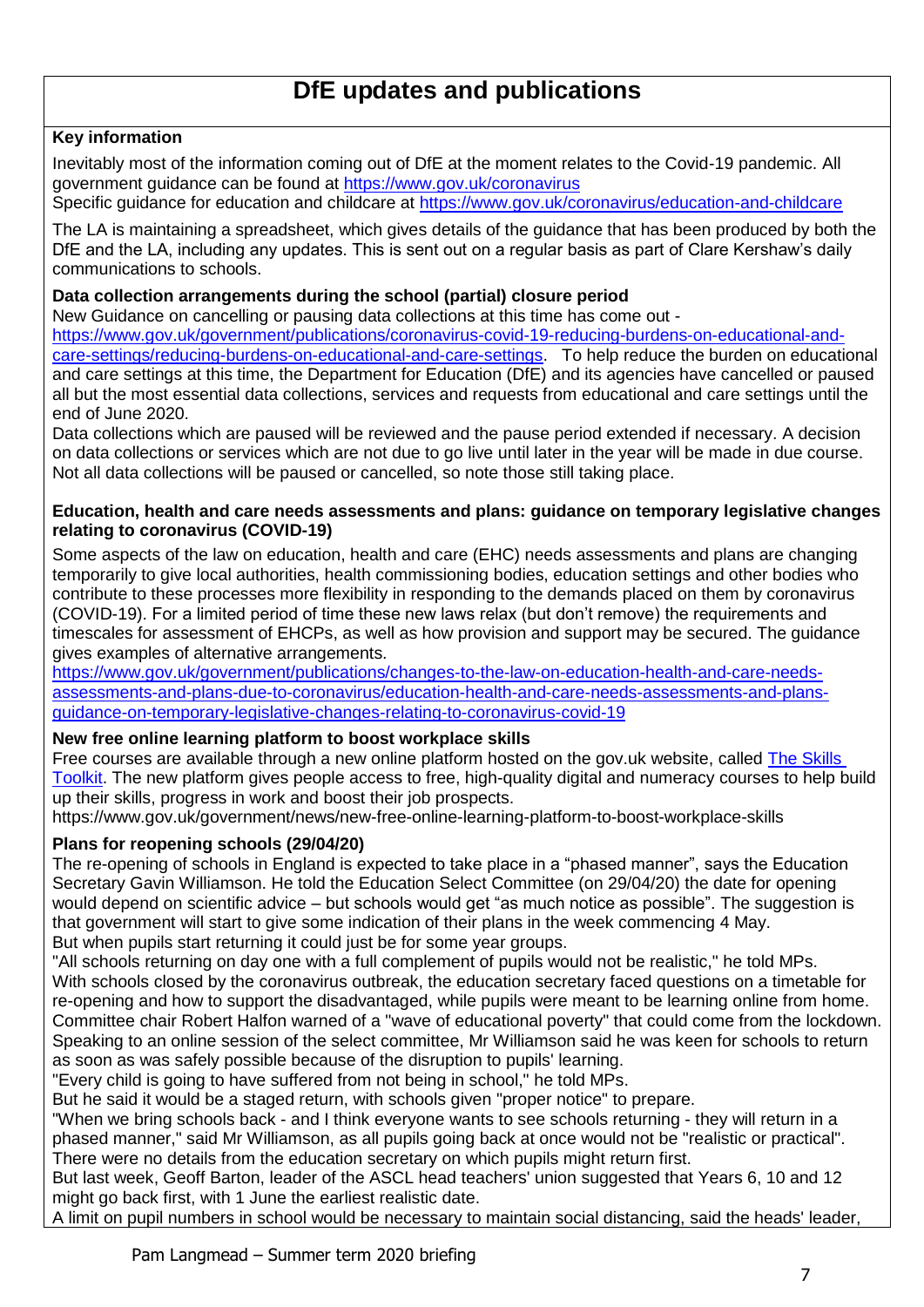which could mean only some year groups going back or pupils rotating between studying at home and in school.

The education secretary said he did not expect this term to be extended into the summer holidays - although committee member David Simmonds suggested some schools were already planning to open over the summer to help pupils catch up. The experience of other countries where some schools have opened, such as Germany and Denmark, would be taken into consideration, said the education secretary.

In Wales, Education Minister Kirsty Williams has also indicated that [there will be a "phased approach"](https://www.bbc.co.uk/news/uk-wales-52448489) to allowing schools to open.

Mary Bousted, joint leader of the National Education Union, highlighted ongoing challenges for staffing in schools when it was safe to re-open

"All staff with underlying health conditions or who are vulnerable will need to be at home so timetables will be tricky and the full curriculum simply impossible," said Dr Bousted.

"We will need an extended, flexible recovery plan, and no one should be under any illusion that there is some catch-up magic bullet."

Mr Williamson gave more details of the scheme to lend laptops to disadvantaged pupils studying at home saying there would be 200,000 laptops, with the first expected to be delivered by the end of May, with most arriving in June.

This would help to address the "digital divide" in terms of access to computer technology.

Mr Williamson said he had been in discussions with the BBC about putting schools programmes on television, which could help those without internet connections or unable to afford mobile phone data.

The education secretary was challenged by MPs on failings [with the free school meal voucher scheme.](https://www.bbc.co.uk/news/education-52325332)

Ian Mearns said school staff were spending "hours and hours" trying to resolve problems with the food voucher system being administered by Edenred.

He said there were "horror stories" from schools about a computer system that did not seem to have capacity to cope - with teachers having to find their own ways to get food to young people.

Mr Williamson recognised there had been "big challenges" and the level of service was not what was expected.

## **Annual Written Reports to Parents**

The Standards and Testing Agency (STA) have advised that with the removal of statutory assessments there will be no formal reporting requirements to parents this year. However, STA recognise that in the absence of reported test results or teacher assessment information, parents will still want information on their children's achievements. Guidance on reporting to parents will be made available to schools. There are no details about what will be included in the guidance or a publication date as the ideas that have been proposed for inclusion are to be shared and discussed with an LA reference group.

## **Other DfE publications**

## **DfE statistics**

<https://www.gov.uk/government/organisations/department-for-education/about/statistics>

1 May 2020: Publication of 'Coronavirus (COVID-19): attendance in education and early years settings' transparency data

26 March 2020: COVID-19 and the production of statistics

- DfE expects to cancel the follow publications for 2020 as a result of the assessments not taking place:
- National curriculum assessments: key stage 2, 2020 (interim). Release date: July 2020
- National curriculum assessments at key stage 2: 2020 (provisional). Release date: August to September 2020
- National curriculum assessments at key stage 2: 2020 (revised). Release date: December 2020
- Multi-academy trust performance at key stage 2, 2020 revised. Release date: December 2020
- Early years foundation stage profile results in England:2019 to 2020. Release date: October 2020
- Phonics screening check and key stage 1 assessments: England 2020. Release date: September to October 2020
- Multiplications tables check: 2020. Release date: September to October 2020

This list is not exhaustive and they are currently working through impacts on other statistics. The DfE will not publish School Performance Tables in 2020.

## **Primary performance tables and statistics**

Added information about the cancellation of the Primary school performance tables: 2020 publication.

<https://www.gov.uk/government/collections/statistics-performance-tables#history>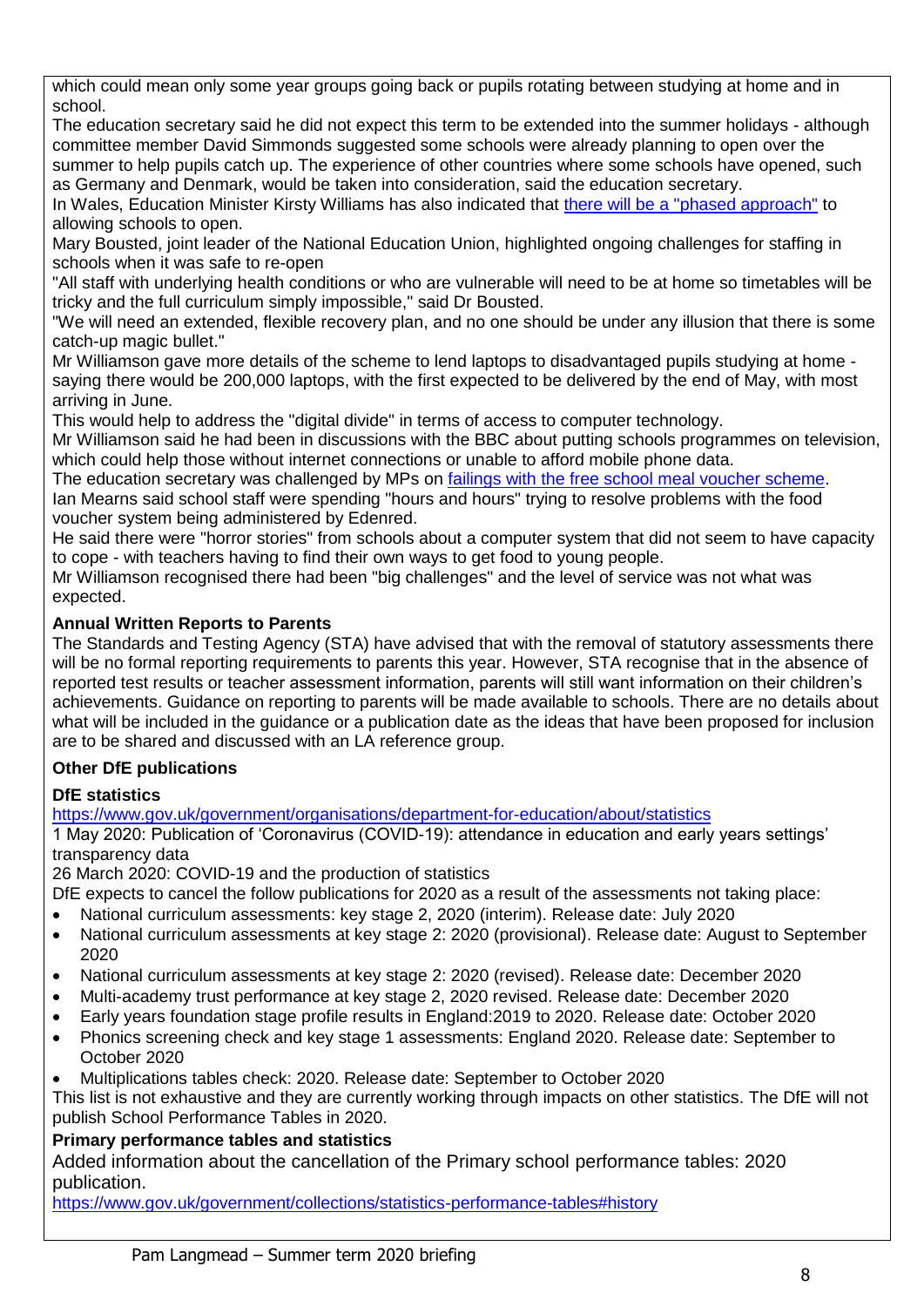#### **SEND code of practice: 0 to 25 years**

Guidance on the special educational needs and disability (SEND) system for children and young people aged 0 to 25, from 1 September 2014. One change to the document: Added link to guidance on 'Changes to the law on education, health and care needs assessments and plans due to coronavirus'. <https://www.gov.uk/government/publications/send-code-of-practice-0-to-25#history>

#### **National Professional Qualification for Headship (NPQH)**

Updated on 30 April to reflect availability of NPQ scholarship funding from 1 April 2020. https://www.gov.uk/guidance/national-professional-qualification-for-headship-npqh#history

#### **Early years foundation stage statutory framework (EYFS**)

The standards that school and childcare providers must meet for the learning, development and care of children from birth to 5. 24 April: Added guidance to the temporarily disapplied, and modified certain elements of the EYFS statutory framework.

https://www.gov.uk/government/publications/early-years-foundation-stage-framework--2#history

#### **Relevant Documents and Guidance**

- Specific Covid-19 guidance for education and childcare at [https://www.gov.uk/coronavirus/education-and](https://www.gov.uk/coronavirus/education-and-childcare)[childcare](https://www.gov.uk/coronavirus/education-and-childcare)
- DFE latest documents [https://www.gov.uk/government/latest?departments%5B%5D=department-for](https://www.gov.uk/government/latest?departments%5B%5D=department-for-education)[education](https://www.gov.uk/government/latest?departments%5B%5D=department-for-education)

- Note which data must still be collected by schools and academies, and ensure you meeting the deadlines where relevant.
- Don't worry about producing the normal school reports this term, but wait for LA guidance on what to report to parents at the end of the summer term.
- Send your thoughts about reopening to Pam or directly to the LA at denise.hobbs@essex.gov.uk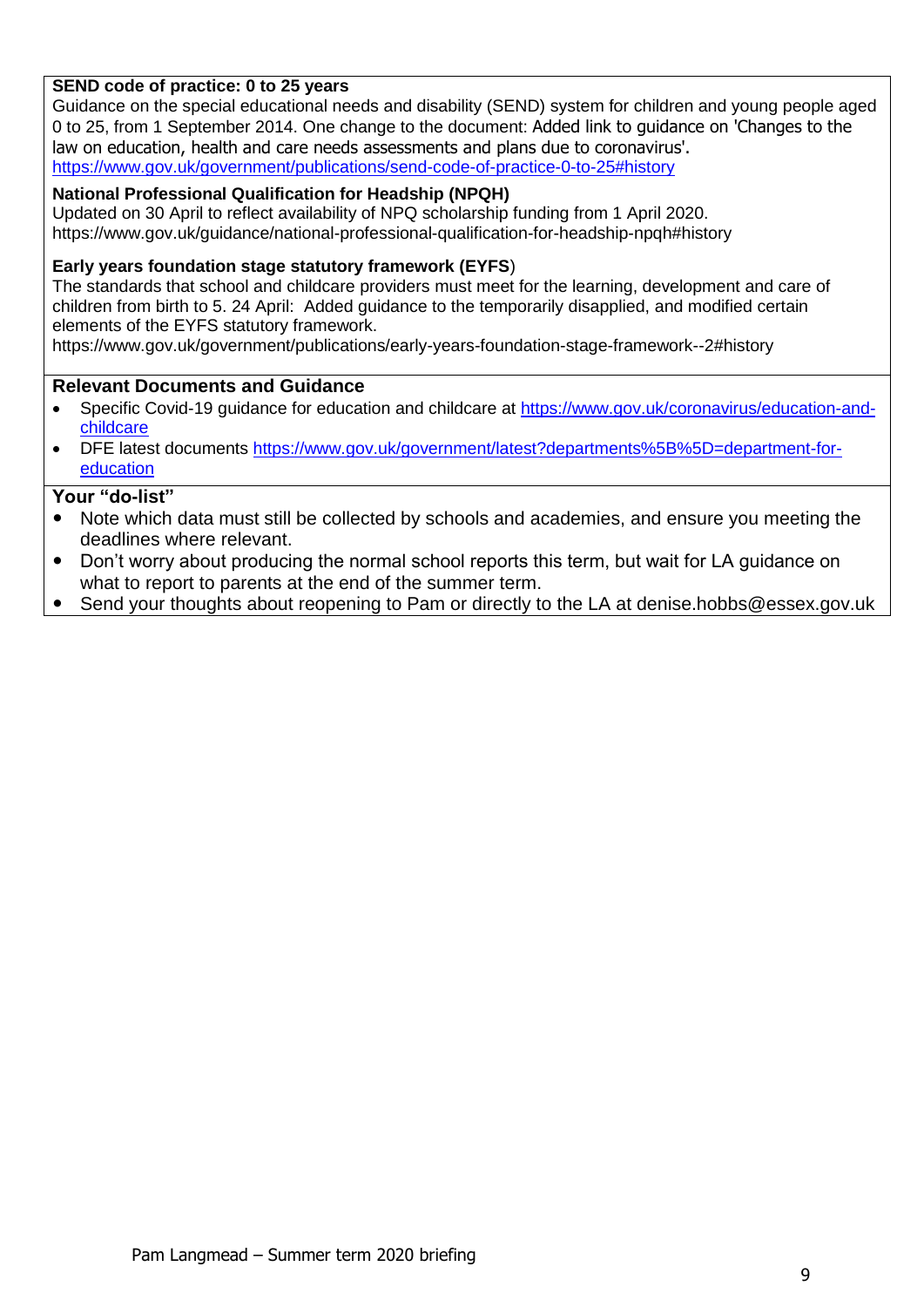# **Policies, school websites and data protection**

## **Key information**

## **This term you need to review and adopt (if not already done):**

- Child Protection Policy Covid-19 version
- Business Continuity Plan see notes below
- Mental Health and Wellbeing (good practice, not mandatory)
- Relationship and Sex Education Policy (for use from September or later in the year)

You may want to adopt a Bereavement Policy (new LA version being produced soon) and ensure that your data protection policies, especially regarding remote working, are fit for purpose.

Updated HR policies (see list below)

- Leave of Absence Policy April 2020
- Discipline and Dismissal January 2020

*Policies can be adopted by using the Chair's power to take urgent action, but see the Governing Body section below for advice on continuing your meetings during the school closure period. If a policy is adopted by Chair's action make sure that is noted at a future Governing Body meeting to ensure that it is formally recorded as adopted.*

#### **Child Protection Policy – Covid-19 version**

This should be adopted alongside your school's Child Protection Policy <https://essexprimaryheads.co.uk/info-and-documents/safeguarding/>

## **Current ECC HR policy list for schools, academies and free schools**

| <b>Policy or procedure</b>                  | <b>Mandatory or</b><br>recommended | <b>Current edition</b> |
|---------------------------------------------|------------------------------------|------------------------|
| Agency workers regulations                  |                                    | <b>June 2013</b>       |
| Audit of HR function                        |                                    | November 2015          |
| Capability procedure for all staff          | Mandatory                          | May 2018               |
| Code of conduct                             | <b>Required by KCSiE</b>           | <b>June 2019</b>       |
| Cover and PPA                               | Recommended                        | April 2016             |
| <b>Discipline and Dismissal</b>             | Mandatory                          | January 2020           |
| <b>Equality and Diversity in Employment</b> | Recommended                        | May 2018               |
| <b>Flexible Working</b>                     | Recommended                        | May 2018               |
| Grievance                                   | Mandatory                          | April 2019             |
| Leave of Absence (and guidance)             | Recommended                        | April 2020             |
| Mental health and wellbeing                 | Recommended                        | January 2020           |
| Pay Policy                                  | Mandatory                          | September 2019         |
| Performance Management (all staff)          | Recommended                        | May 2018               |
| Pre-employment checks                       |                                    | May 2018               |
| Probation procedure                         | Recommended                        | March 2019             |
| Recruitment                                 | Mandatory                          | August 2018            |
| Redundancy and restructuring                | Recommended                        | August 2018            |
| Sickness Absence management                 | Recommended                        | January 2019           |
| Sabbatical                                  | Recommended                        | May 2018               |
| Whistleblowing                              | Mandatory                          | May 2018               |

## **Leave of Absence Policy**

HR Policy updated April 2020 to include the new Statutory Parental Bereavement Leave regulations.

#### **Business Continuity Plan**

Check that your existing Business Continuity Plan reflects the current situation and challenges. Here are 5 areas you should consider – does your Plan:

1. Prioritise people safety and continuous engagement?

2. Reshape the plan for business continuity during and beyond this crisis?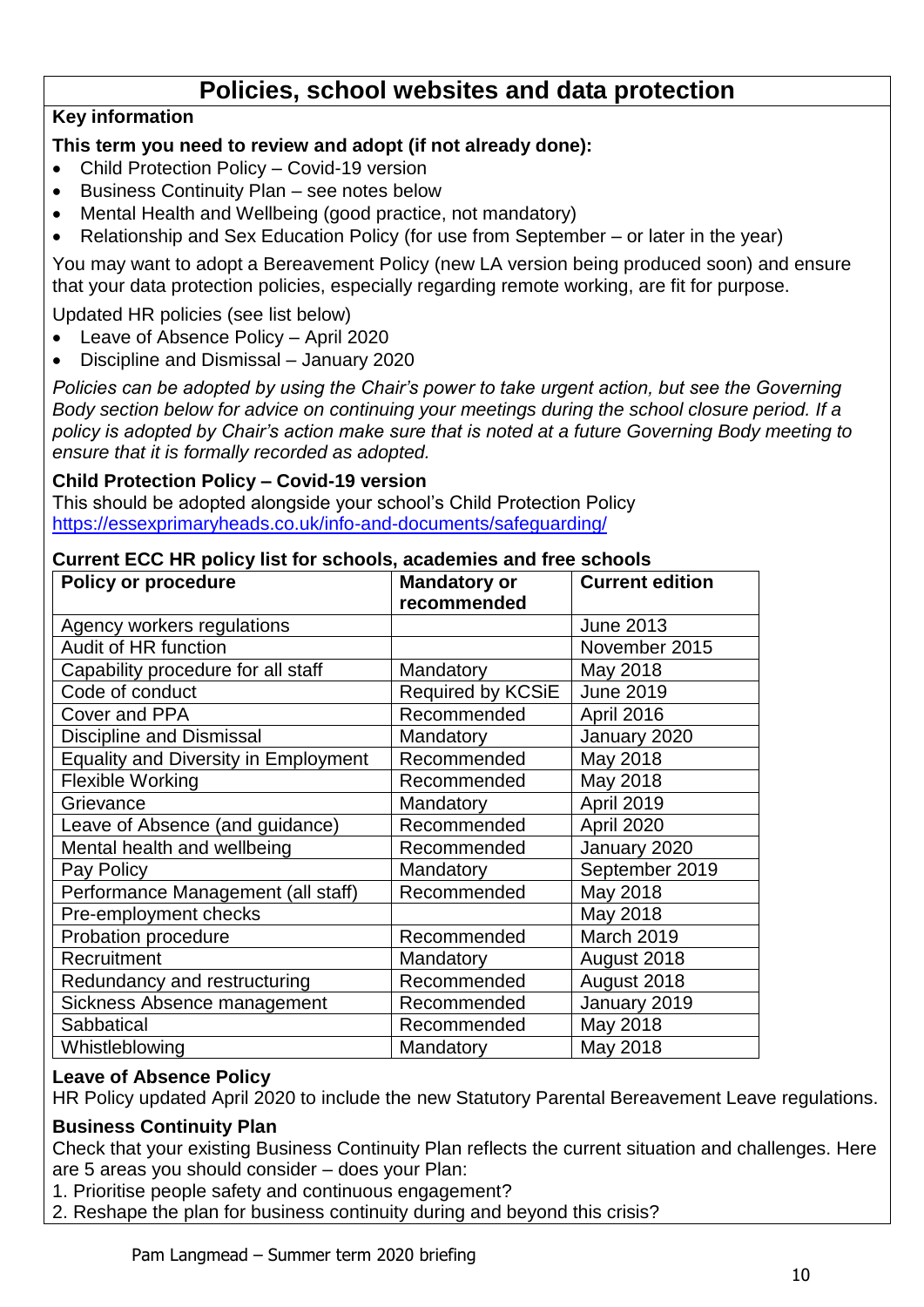- e.g. Determine how the COVID-19 crisis affects budgets, staffing and the school development plan
- 3. Communicate with relevant stakeholders?
- 4. Maximise the use of government and Local Authority support?
- 5. Build resilience in preparation for the new normal?

## **Mental Health and Wellbeing**

Positive mental health is key for a productive and efficient workforce. Mental health problems affect 1 in 4 people each year and poor mental health is a leading cause of sickness absence with estimates it costs employers between £33-44 billion annually in absence, presenteeism and staff turnover. It has never been more important to understand the effects of poor mental health on your employees and address any issues that impact negatively on their mental health and wellbeing. In addition, as part of the new Ofsted framework for leadership and management inspectors will be looking at the extent to which school leaders take into account the workload and well-being of their staff. Education HR has produced a **new** [Mental Health and Wellbeing policy](https://junipereducation.org/wp-content/uploads/juniper_folder/Mental%20Health%20and%20Welbeing%20Policy%20(Jan%202020).docx) for schools and academies to adopt as part of their mental health strategy.

#### **EPHA has developed lists of statutory and mandatory policies for schools and academies, based on DfE and other guidance.** The current checklist is May 2020.

The checklists include information about review frequency, the level of approval and additional notes.

<https://essexprimaryheads.co.uk/info-and-documents/model-policies/>

## **Updated version (January 2020) of the website checklists**

I have updated the website checklists for both maintained schools and academies – available on the EPHA website.

<https://essexprimaryheads.co.uk/info-and-documents/model-policies/>

There will some aspects of your school website that simply can't be updated – performance data, for example – and some that will not be relevant for the time being. We recommend that a school should keep its website up to date wherever possible, but the focus at the moment will be on effective communication with pupils, parents and the community about the Covid-19 pandemic. Ofsted has assured the LA that they will not "suddenly" resume inspection, so schools should not worry if their sports premium report isn't bang up to date!

# **Data protection and GDPR**

There is a useful article on the GDPR for schools website about data protection during the Covid 19 pandemic.

<https://www.gdpr.school/covid-19-and-schools/>

From both an educationalist's point of view and as someone working in data protection and privacy, the drive on remote learning that has been generated by Covid-19 (coronavirus) has been interesting to watch. Schools have a strong history of dealing with critical incidents, due to weather, illness or environmental factors (e.g. asbestos). Every school will have a Critical Incident Plan. Some may call it a Business Continuity/Disaster Recovery (BCDR) plan or slight variations, but it amounts to the same. This can be extremely specific or can be more general and flexible, but the [DfE has some core guidance on approaches to take.](https://www.gov.uk/guidance/emergencies-and-severe-weather-schools-and-early-years-settings) *(My note: however, this guidance has not been updated since 2015 and in no way relates to the current situation.)*

From a data protection and privacy stance, there are some key areas that all staff need to think about and follow, and these should also be within a home working policy. GDPR for Schools has produced a helpful and accessible video to talk through the areas staff should be aware of and this is openly available for all schools to use with their staff.

<https://www.gdpr.school/covid-19-schools-must-secure-personal-data/>

The educational drive to find the right tools to support home learning during a school shut down has led to some risky actions by some schools. Whilst some schools already have tools and learning solutions in place that have undergone a rigorous procurement process including risk assessments (DPIAs), a thorough adoption programme with staff, learners and parents… many have not. As a result, insufficient due diligence is being carried out on many of the offerings from EdTech providers. We (GDPR for Schools) have put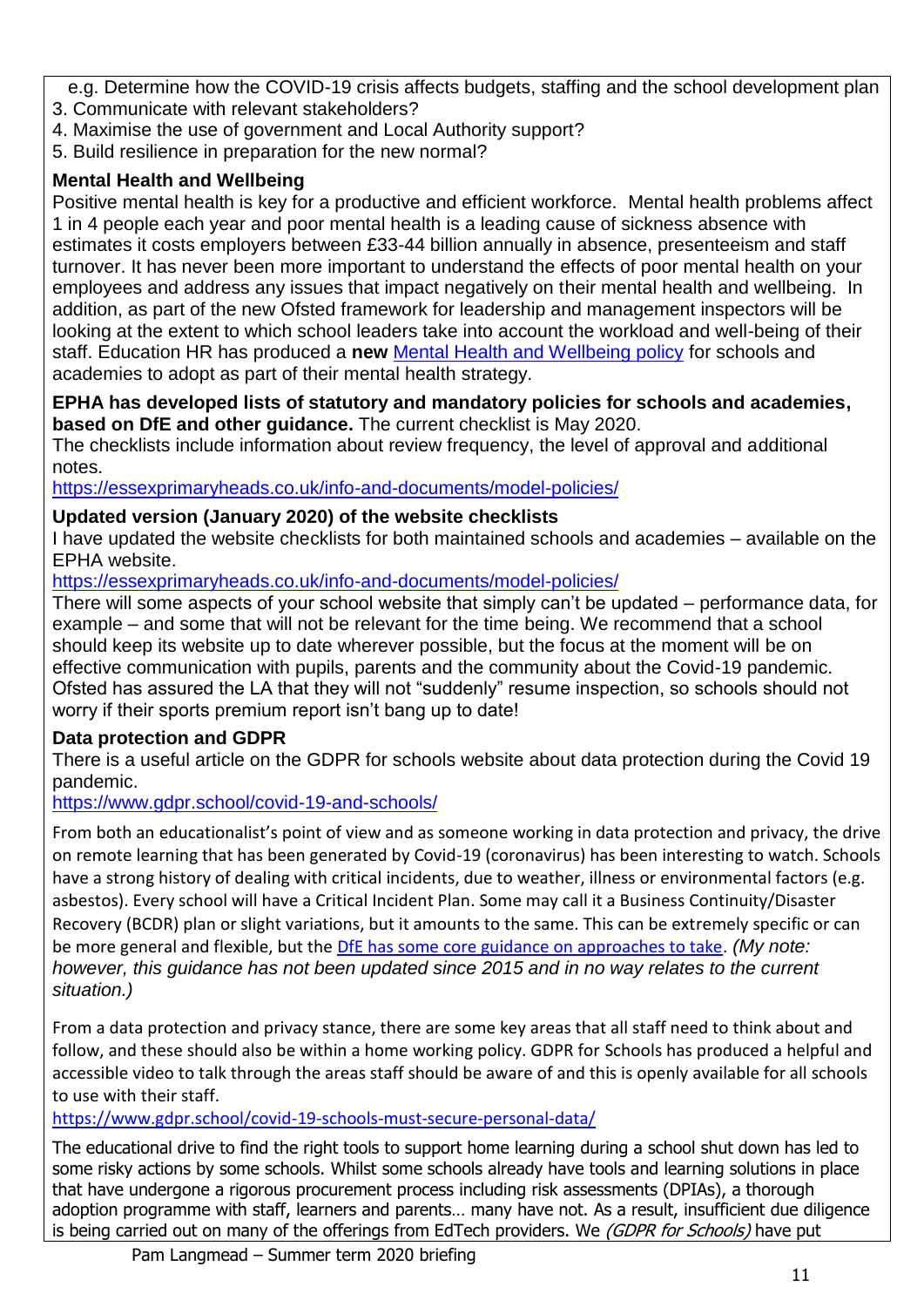together some simple actions that schools and trusts should take, and that EdTech providers should be aware of and support.

- 1. Make sure that you can access and have reviewed your suppliers' Privacy Notices and any associated policies / T&Cs.
- 2. Where the service is delivered through the school (i.e. not directly to the parents/children) ensure the relationship is clear that you are the Data Controller (i.e. you make the decision about the purpose and the means) and the provider is the Data Processor. Where the provider is making some decisions, this could make them a Joint Data Controller and agreements need to reflect this.
- 3. Ensure you know the lawful basis for processing. Where you are the data controller, this will be more easily established. The DfE Data Protection Toolkit for Schools states that Public Task is a possible lawful basis after Legal Obligations. Some providers will tell you that you must get parental consent. This is based on approaches in the US to comply with their legislation and not appropriate for most educational activities that are part of your official duties.
- 4. Where the provider is also a data controller, you need to ensure that they are transparent about what they are doing with the data and that you are happy with that. If you are making it so that children have to use this tool, then consent cannot be appropriate, even if the provider insists on Parental Consent.
- 5. Make sure you know how long the data is kept for. It may be that you are only trialling this tool. You need to make sure that any data will be removed and destroyed when it is no longer needed by you and that you can show evidence of this.
- 6. There should also be a clear explanation of how any data breaches a provider (or their sub-processors) experience will be reported to you, the Data Controller. Remember that where a breach is reportable, there are 72 hours to report it. Make sure you are being told when a breach occurs.
- 7. You are likely to need to undertake a risk assessment / DPIA. These are a crucial requirement on new services/types of processing and are often insightful even for legacy services. https://www.educationdatamatters.org.uk has some example templates for DPIAs to help you with what questions you must ask yourself.
- 8. Where you already have access to tools through your Local Authority, your MAT, your broadband/services provider or other groups you are part of, a significant amount of checks will already have been done and it is more about how you use the tools that are important. Speak to these providers to see how you get the most out of tools you already have.

# **Relevant Documents and Guidance**

- EPHA website requirements checklists [https://essexprimaryheads.co.uk/info-and](https://essexprimaryheads.co.uk/info-and-documents/model-policies/)[documents/model-policies/](https://essexprimaryheads.co.uk/info-and-documents/model-policies/)
- EPHA statutory/mandatory policy checklists [https://essexprimaryheads.co.uk/info-and](https://essexprimaryheads.co.uk/info-and-documents/model-policies/)[documents/model-policies/](https://essexprimaryheads.co.uk/info-and-documents/model-policies/)
- HR list of policies for schools, academies and free schools available on the secure log in of Juniper website <https://junipereducation.org/>
- DfE website requirements [https://www.gov.uk/guidance/what-maintained-schools-must-publish](https://www.gov.uk/guidance/what-maintained-schools-must-publish-online)[online](https://www.gov.uk/guidance/what-maintained-schools-must-publish-online) Useful website links for home and digital learning

[https://iscdigital.co.uk/wp-content/uploads/2020/02/Developing-Digital-Leadership-Bulletin-](https://iscdigital.co.uk/wp-content/uploads/2020/02/Developing-Digital-Leadership-Bulletin-CoronaVirus.pdf)[CoronaVirus.pdf](https://iscdigital.co.uk/wp-content/uploads/2020/02/Developing-Digital-Leadership-Bulletin-CoronaVirus.pdf)

<https://www.cobis.org.uk/schools/useful-links/school-closure>

[http://homelearninguk.com](http://homelearninguk.com/)

[https://coronavirus.lgfl.net](https://coronavirus.lgfl.net/)

<https://community.secure.school/>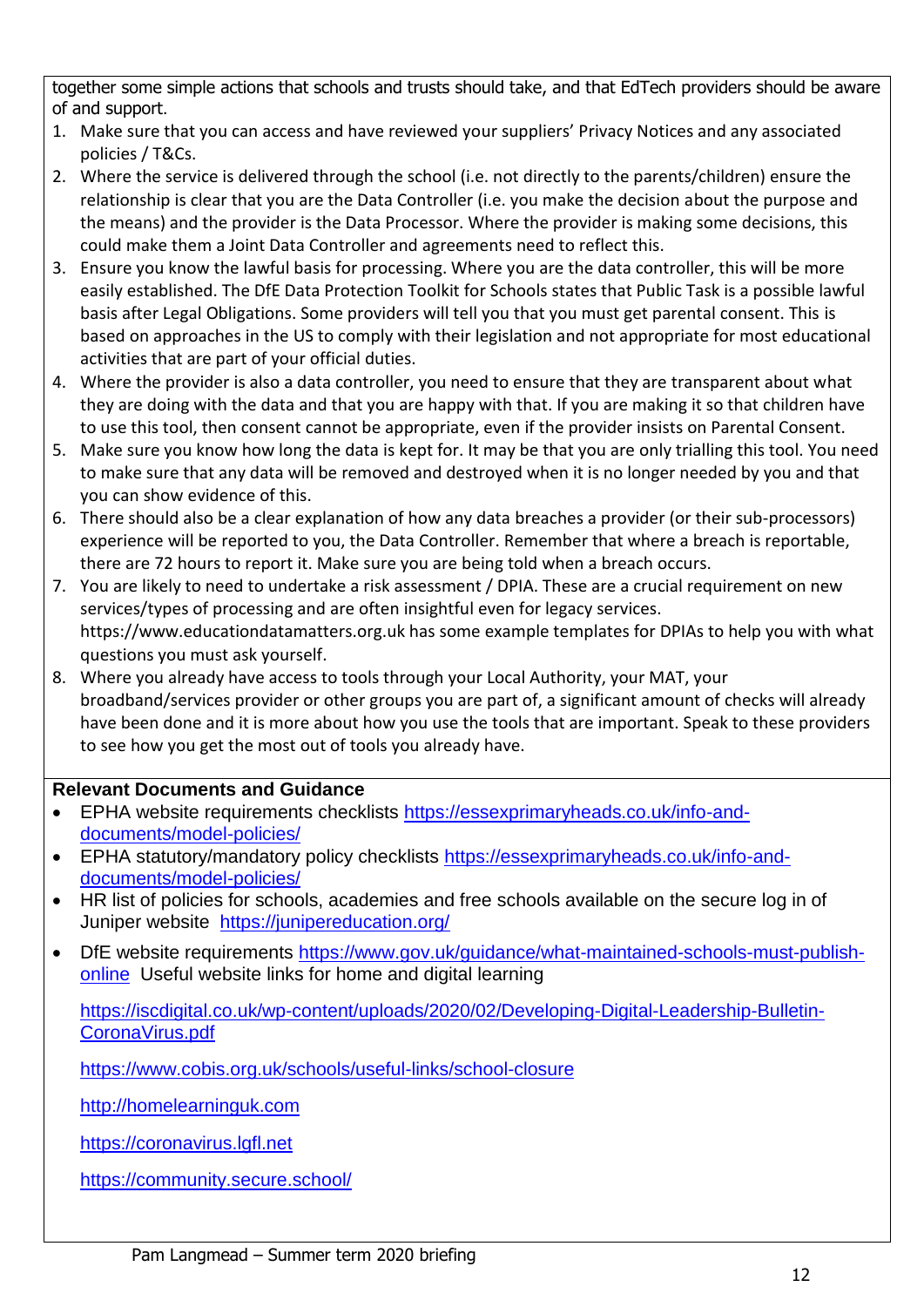- Adopt the Covid-19 related Child Protection Policy (to be used alongside your current child protection policy)
- Develop and approve the Relationships and Sex Education Policy so it's in place for September (if it's ready for approval). Publish on the school website.
- Adopt the Leave of Absence Policy for use when schools get back to normal.
- Ask your DPO to review your data protection and remote working policies and privacy notices.
- Use Chair's action to adopt urgent policies, but ensure that this is reported at a later date.
- Check the HR policy checklist and ensure that you have the most up to date versions
- Download the EPHA statutory/mandatory policy checklist (May 2020) and ensure that you are compliant
- Update your website in line with most recent guidance, using the checklists provided by EPHA (January 2020).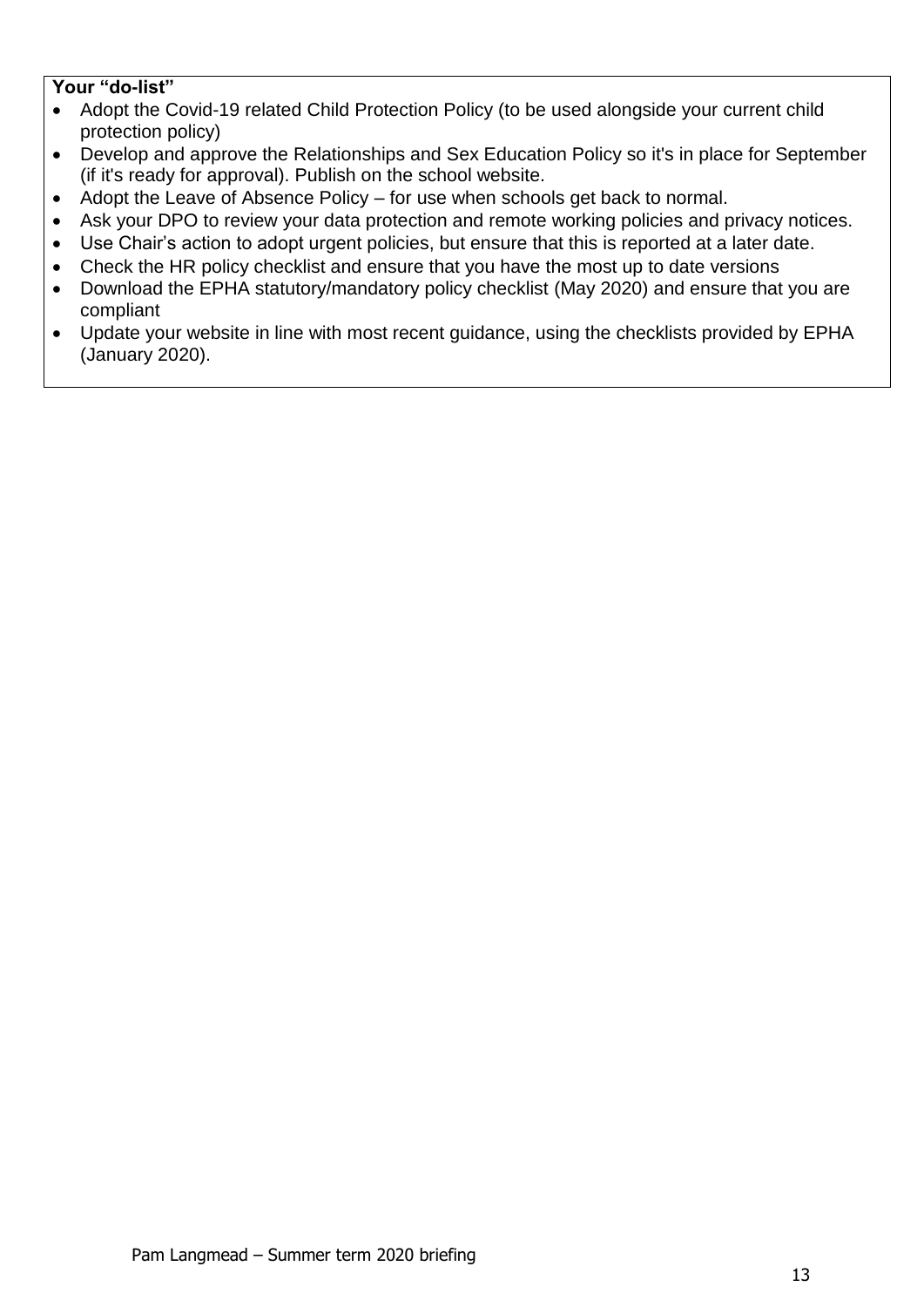# **HR Information**

#### **Key information**

The DfE has produced guidance on personnel issues that have arisen as a result of the pandemic. There is also guidance on "business as usual" matters, including ongoing performance management and recruitment, and how to conduct these in the current situation.

[https://www.gov.uk/government/publications/covid-19-school-closures/guidance-for-schools-about](https://www.gov.uk/government/publications/covid-19-school-closures/guidance-for-schools-about-temporarily-closing)[temporarily-closing](https://www.gov.uk/government/publications/covid-19-school-closures/guidance-for-schools-about-temporarily-closing)

The following is a list of the various sections and questions in the DfE guidance – I have inlcudd the answers to key questions (e.g.) DBS – otherwise, refer to the guidance.

#### **Staffing levels and deployment**

- *How many teachers and other school staff will be needed to keep schools open?*
- *Should schools be using temporary workers?*
- *Will teachers and other school staff be asked to work in alternative settings?*
- *Do teachers and other school staff require new DBS checks to work in an alternative setting?* Where members of the school workforce are already engaging in regulated activity, and already have the appropriate DBS check, there is no expectation that a new DBS check should be obtained for them to temporarily move to another setting to support the care of children.

The type of setting on the DBS check for example, a specific category of school, is not a barrier. The receiving setting should risk assess as they would for a volunteer. See paragraphs 167 to 172 of keeping [children safe in education \(KCSIE\).](https://www.gov.uk/government/publications/keeping-children-safe-in-education--2)

Whilst the onus remains on schools to satisfy themselves that someone in their setting has had the required checks including, as required, those set out in part 3 of KCSIE, in the above scenario this can be achieved, if the receiving setting chooses to, via seeking assurance from the current employer rather than requiring new checks.

- *Will there be changes to the way DBS checks are carried out as a result of social distancing guidance?* Yes. Please refer to the [guidance on changes to](https://www.gov.uk/government/news/covid-19-changes-to-dbs-id-checking-guidelines) DBS ID checking guidelines.
- *Will there be enough support staff to provide support for pupils with EHC plans?*
- *What are the expectations on school staff working from home?* We would expect school staff to continue to support the education of pupils, and wider work of the school, in appropriate ways agreed with their school leadership team, but school leaders should be mindful of staff wellbeing and practical circumstances when designing these arrangements.
- *Can schools use volunteers to support the care and supervision of children?*
- *What advice is available for teachers from overseas?*

#### **Recruitment**

- *Can schools continue to recruit teaching and support staff during coronavirus (COVID-19) closures?* Yes, they can. It is important that schools have the workforce they need, and recruitment should continue where it is necessary and practical to do so, in line with social distancing guidelines. We trust schools to use their judgment on whether recruitment is needed and how this can best be done given the circumstances. DfE is asking publicly funded schools to use the [Teaching Vacancies service.](https://teaching-vacancies.service.gov.uk/?utm_source=guidance&utm_medium=referral&utm_campaign=name_of_specific_document) This is a free, national service for searching and listing teaching roles. Listing vacancies here will help save schools money and enable the department to gather information on the impact of school closures on teacher recruitment.
- *Can schools continue to recruit head teachers during coronavirus (COVID-19) closures?* The recruitment of headteachers is a matter for individual schools and their governing bodies. Schools may wish to refer to the guidance issued by the [National Governance Association \(NGA\)](https://www.nga.org.uk/News/NGA-News/March-2020/Business-continuity-guidance-to-support-boards-thr.aspx) on how governing boards should recruit headteachers during coronavirus (COVID-19).
- *How can schools recruit while social distancing is in place?* [Social distancing guidelines](https://www.gov.uk/government/publications/covid-19-guidance-on-social-distancing-and-for-vulnerable-people/guidance-on-social-distancing-for-everyone-in-the-uk-and-protecting-older-people-and-vulnerable-adults) will mean it is not possible for schools to hold face to face recruitment processes. Interviews should either happen remotely, for example, via an online video or telephone interview, or be delayed to a later date. Schools will need to ensure that all employment laws are met and that applicants have equality of opportunity throughout the selection process. We trust schools to use their judgment in implementing this.
- *Will there be changes to the way pre-employment checks are carried out as a result of social distancing guidance?*

When recruiting, schools must continue to adhere to the legal requirements regarding pre-appointment checks. We refer schools to part 3 of the statutory guidance [Keeping children safe in education.](https://www.gov.uk/government/publications/keeping-children-safe-in-education--2) Please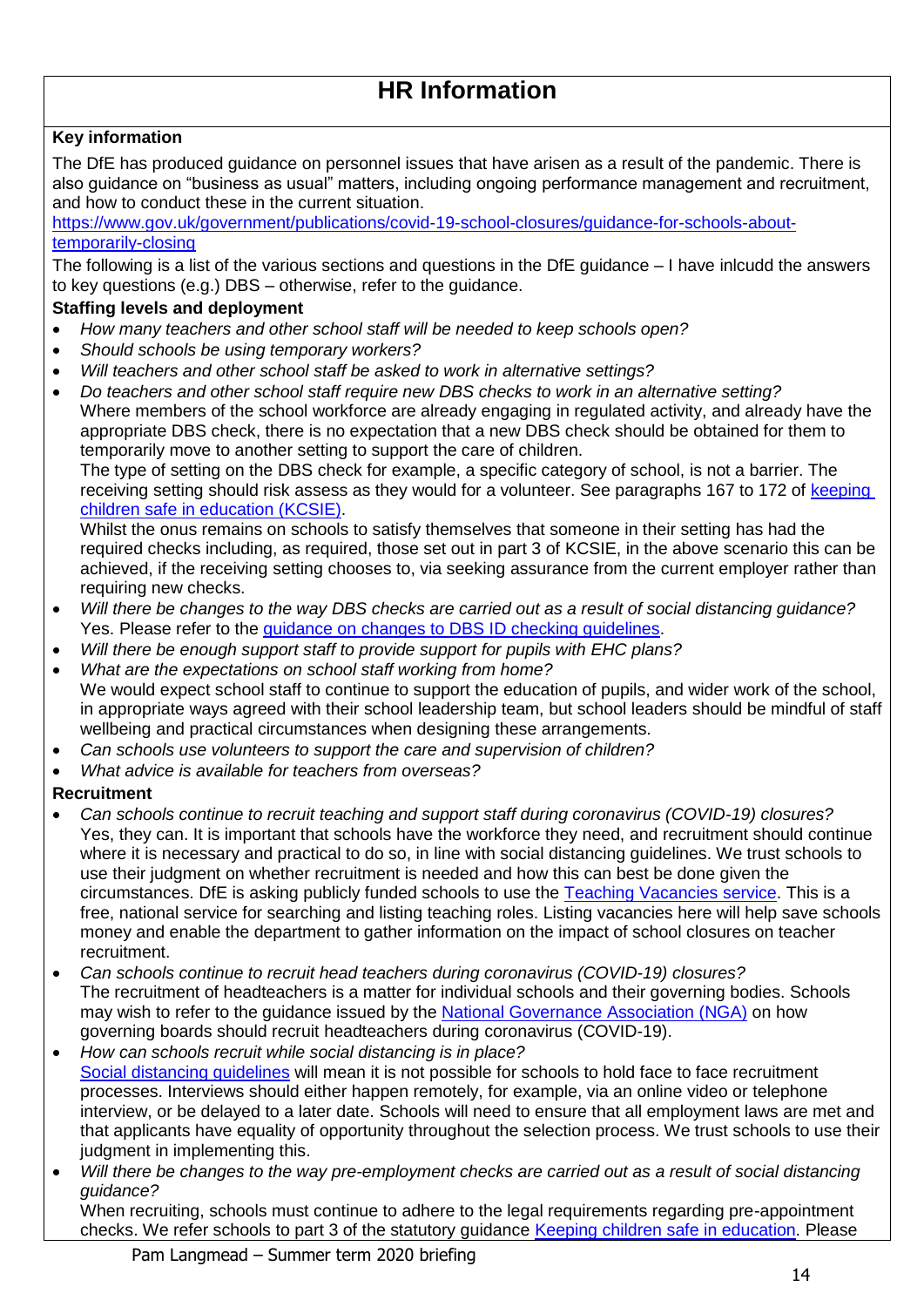note that the following temporary changes have been made to the DBS standard and enhanced ID checking guidance:

- ID documents to be viewed over video link
- scanned images to be used in advance of the DBS check being submitted
- the applicant will be required to present the original versions of these documents when they first attend their employment or volunteering role (the change came into effect from 19 March 2020) In addition, the [Home Office guidance](https://www.gov.uk/guidance/coronavirus-covid-19-right-to-work-checks) regarding face-to-face interviews when checking the right to work has been revised.
- *Can schools extend notice periods during coronavirus (COVID-19) closures?*
- *Can schools retract offers of employment for new staff due to financial implications of coronavirus (COVID-19) closures?*

## **Pay and Performance Management**

- *Will teachers and other school staff continue to be paid?* Yes. Teachers and other school staff will continue to be paid during this period as normal, and we expect schools to continue to fulfil their contractual duties to their staff.
- *Will teachers and other school staff, be entitled to sick pay for an absence caused by coronavirus (COVID-19), including the need to self-isolate if a member of their household has displayed symptoms?* Arrangements for teachers and school staff sick pay are agreed between employers and relevant unions. We have confirmed that schools will receive the same level of funding regardless of any period of partial or complete closure, and so would expect pay to continue as normal.
- *Should appraisals and performance management processes continue for teachers during this period?* Yes, maintained schools must continue to adhere to the School Teachers Pay and Conditions Document [\(STPCD\),](https://www.gov.uk/government/publications/school-teachers-pay-and-conditions) which includes the requirement to ensure that all pay progression for teachers is linked to performance management. However, we would expect schools to use their discretion and take pragmatic steps, consistent with the Education (School Teachers' Appraisal) (England) Regulations 2012 to adapt performance management and appraisal arrangements to take account of the current circumstances e.g. by basing performance on the period schools were open, adjusting, if necessary, for expected trajectory had there been no closures.
- *Should appraisals and performance management processes for support staff continue during this period?* Appraisals and performance management for support staff should be carried out in accordance with the employee's contract of employment. The department does not specify pay or terms and conditions of employment for support staff.
- *Supply teachers and other contingent workers* For information on supply teachers and other contingent workers in state funded schools, please refer to the [guidance on financial support for education, early years and children's social care.](https://www.gov.uk/government/publications/coronavirus-covid-19-financial-support-for-education-early-years-and-childrens-social-care)
- *Should schools continue to pay contingent workers that they directly employ?*
- *Should schools continue to pay contingent workers that they directly employ on a zero hours or casual basis?*
- *What should schools do if they have already ended contracts with contingent workers that they directly employ?*
- *Should schools continue to pay agencies for workers on live assignments?*
- *How much should temporary workers be paid if they are furloughed?* Read information about the [Coronavirus Job Retention Scheme and how it operates.](https://www.gov.uk/guidance/claim-for-wage-costs-through-the-coronavirus-job-retention-scheme) This includes how payments for furloughed workers are calculated.
- *What support is there for self-employed workers?*
- *Can schools start new temporary contracts with agencies and workers?*
- *Will schools receive additional funding to manage the cost of hiring additional temporary workers?* Schools will continue to receive their budgets for the coming year as usual, regardless of any periods of partial or complete closure, and this will ensure they are able to continue to pay for staff, and meet their other regular financial commitments, whilst providing the reduced provision required during this unprecedented period.

#### **Can schools Furlough staff?**

Furloughing is a job retention scheme whereby employees who would be at risk of redundancy due to the unavailability of work, are kept on the books, but not required to work. Employers can claim up to 80% of their salary from the Government.

The Government finally published guidance on furlough for schools on Friday 17<sup>th</sup> April. [https://www.gov.uk/government/publications/coronavirus-covid-19-financial-support-for-education-early-](https://www.gov.uk/government/publications/coronavirus-covid-19-financial-support-for-education-early-years-and-childrens-social-care/coronavirus-covid-19-financial-support-for-education-early-years-and-childrens-social-care)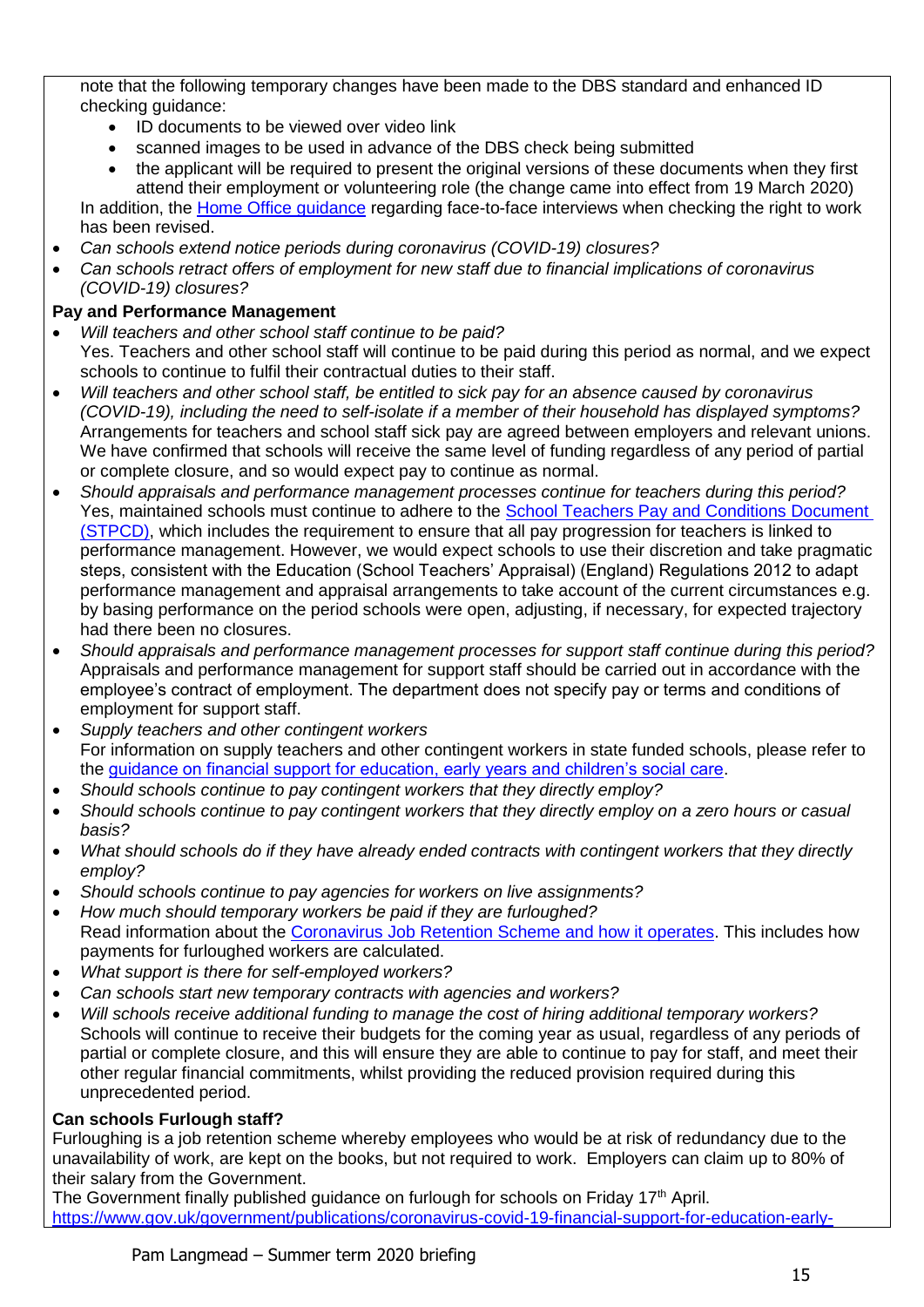[years-and-childrens-social-care/coronavirus-covid-19-financial-support-for-education-early-years-and](https://www.gov.uk/government/publications/coronavirus-covid-19-financial-support-for-education-early-years-and-childrens-social-care/coronavirus-covid-19-financial-support-for-education-early-years-and-childrens-social-care)[childrens-social-care](https://www.gov.uk/government/publications/coronavirus-covid-19-financial-support-for-education-early-years-and-childrens-social-care/coronavirus-covid-19-financial-support-for-education-early-years-and-childrens-social-care)

The guidance confirms that Schools cannot Furlough staff who are paid from the school budget but can Furlough some staff where they are paid from alternate income streams and and after all other potential options have been fully considered, including seeking to make the necessary savings from their existing budget and considering options to redeploy these staff.

**Please see HR's separate detailed [guidance on Furloughing.](https://junipereducation.org/wp-content/uploads/juniper_folder/Covid%20Furlough%20Guidance.pdf)**

**Juniper HR for Schools** is providing regular updates on the personnel issues cropping up for schools, including what to do when staff have Covid-19 symptoms, are self-isolating, or are refusing to come into school (or desperate to return!). These are available to all schools and are being sent out in the daily communications and on the infolink.

#### **Relevant Documents and Guidance**

- Covid-19 related documents and guidance DfE [https://www.gov.uk/government/publications/covid-19-school-closures/guidance-for-schools-about](https://www.gov.uk/government/publications/covid-19-school-closures/guidance-for-schools-about-temporarily-closing)[temporarily-closing](https://www.gov.uk/government/publications/covid-19-school-closures/guidance-for-schools-about-temporarily-closing)
- Juniper<https://junipereducation.org/> Direct dial number for HR 01245 698378
- Essex Schools Infolink https://schools.essex.gov.uk/admin/COVID-19/Pages/default.aspx

- Refer to the DfE and HR guidance when making decisions about Covid-19 related issues including the impact of school closure on school staff.
- Continue, as far as possible, with performance management processes (adapting them as you see fit) and recruitment for September.
- Take advice from your HR consultant when necessary. Make sure you have noted the direct dial number for HR 01245 698378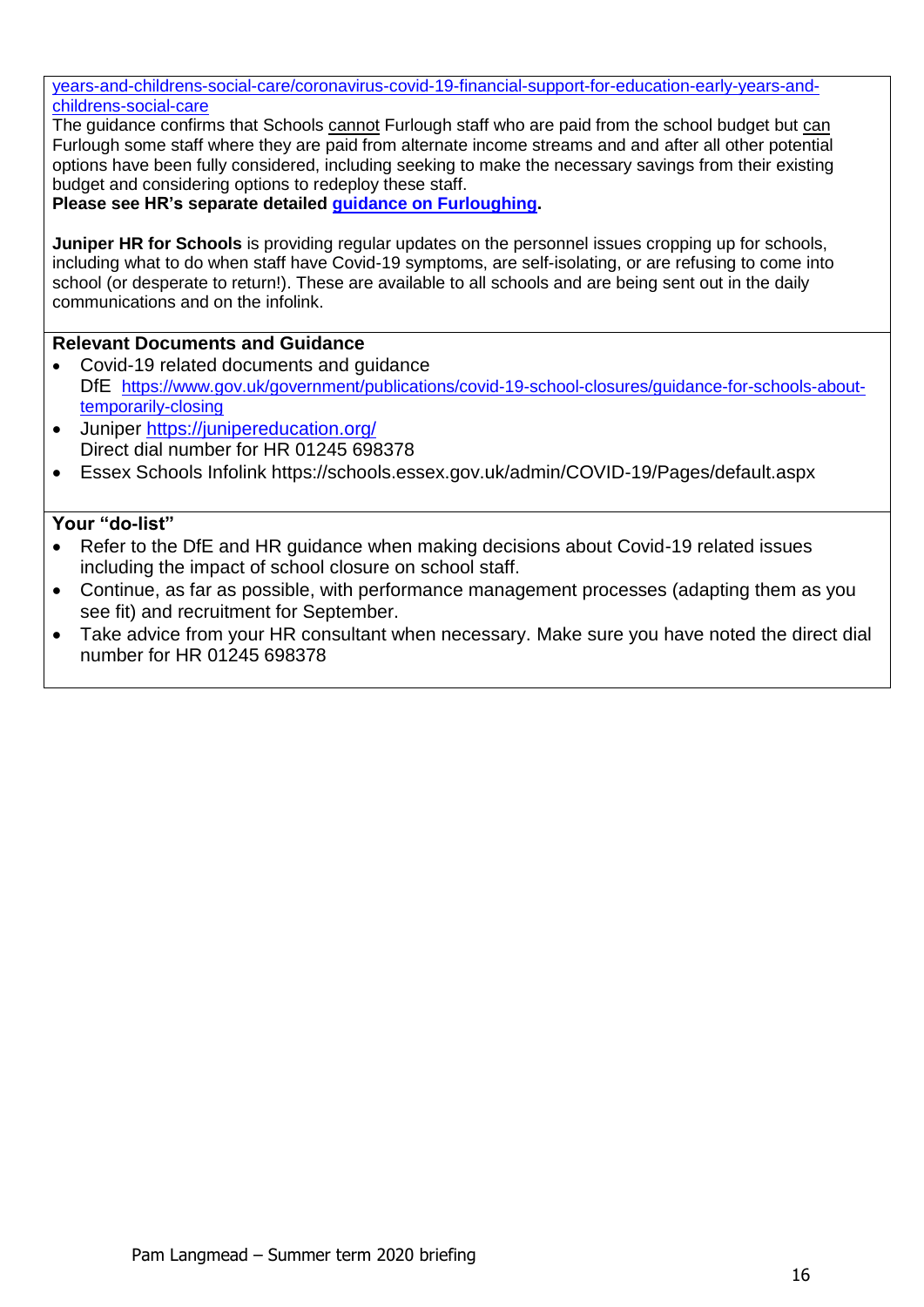# **Key information**

Ofsted announcements since March 19th

## **All routine inspections suspended**

We have suspended all routine inspections of schools, further education, early years and social care providers. The Secretary of State [has allowed](https://www.gov.uk/government/news/ofsted-suspends-all-routine-inspections) Her Majesty's Chief Inspector to do this.

Urgent inspections where specific concerns have been raised are still going ahead. This allows us to prioritise the immediate safety of children where necessary. However, this section applies only to:

- early years and childcare providers
- children's social care providers that Ofsted inspects under [the social care common inspection](https://www.gov.uk/government/collections/social-care-common-inspection-framework-sccif)  [framework \(SCCIF\)](https://www.gov.uk/government/collections/social-care-common-inspection-framework-sccif)

#### **Inspection reports and management information**

We are not publishing reports from our recent inspections of schools, further education and early years providers until they reopen as normal for all children/students. We continue to publish a small number of reports from recent social care inspections.

We are writing to providers ahead of publishing their reports so that they can give a copy to all registered parents and pupils at that time. Providers can, if they wish, share the findings of their report once it has been finalised. If they do this, they should make clear that Ofsted has not published the report.

We continue to publish statistics and transparency information. We will publish management information on inspections carried out up to the suspension, then we will pause.

## **Ofsted staff**

Since the crisis broke, we have been amazed but not surprised by the resourcefulness, determination and kindness shown by teachers, social workers, childminders and all those who work in education and social care.

With our routine inspections suspended, we've been matching our staff into supporting roles across education and social care, working closely with local councils to provide support where it's most needed.

We have spoken to more than 50 councils that have asked for help with tasks like mapping and supporting vulnerable children, developing safeguarding processes and communicating with school leaders. We have agreed for suitably qualified colleagues to work in children's homes, and others to staff advice lines for parents and schools.

Some of our people are moving to other government departments to support the wider Civil Service response and a significant number of our staff have volunteered to be emergency foster carers.

## **Consultations**

Changes to Ofsted's post[-inspection processes and complaints handling: proposed improvements,](https://www.gov.uk/government/consultations/changes-to-ofsteds-post-inspection-processes-and-complaints-handling-proposed-improvements) which was due to close on 31 March, is open to responses until 30 April 2020.

We plan to publish the new initial teacher education (ITE) inspection framework in the summer term to give providers time to familiarise themselves with it. By then – and through discussions with the DfE – we may be able to clarify when routine inspections will resume, including those of ITE providers.

## **When will Ofsted inspections return?**

Monday 27th April

Chief Inspector Amanda Spielman has stated that Ofsted Inspections are unlikely to return before the end of the summer term. More information in this Schools Week article: [https://schoolsweek.co.uk/coronavirus](https://eur02.safelinks.protection.outlook.com/?url=https%3A%2F%2Fschoolsweek.co.uk%2Fcoronavirus-routine-inspections-not-likely-before-summer-says-spielman%2F%3Fmc_cid%3D3ec6f795f5%26mc_eid%3D28d3d62999&data=02%7C01%7C%7C72461b113a6e40ff546c08d7eb3fb2d5%7Ca8b4324f155c4215a0f17ed8cc9a992f%7C0%7C0%7C637236531573741175&sdata=OX8rvPTbL2d6o%2BnA0c%2BRmK2jxZOtJ61wLvCZoTG52V4%3D&reserved=0)[routine-inspections-not-likely-before-summer-says-spielman/?mc\\_cid=3ec6f795f5&mc\\_eid=28d3d62999](https://eur02.safelinks.protection.outlook.com/?url=https%3A%2F%2Fschoolsweek.co.uk%2Fcoronavirus-routine-inspections-not-likely-before-summer-says-spielman%2F%3Fmc_cid%3D3ec6f795f5%26mc_eid%3D28d3d62999&data=02%7C01%7C%7C72461b113a6e40ff546c08d7eb3fb2d5%7Ca8b4324f155c4215a0f17ed8cc9a992f%7C0%7C0%7C637236531573741175&sdata=OX8rvPTbL2d6o%2BnA0c%2BRmK2jxZOtJ61wLvCZoTG52V4%3D&reserved=0) Spielman said it was "impossible" for her to say how long schools will get before they are inspected once inspections resume.

Asked how inspections would be run if pupils' return is phased, she said: "We have so little certainty about the kind of phasing that we might see, that it is impossible for me at this stage to say 'no inspection until…' "It's simply too uncertain at the moment."

The chief inspector said Ofsted's deferral policy, which allows schools to delay inspections under certain circumstances, was "always under review".

She said that "of course we'll want to look" at the policy in the aftermath of coronavirus, and at when it will be "sensible and proportionate" to consider delays.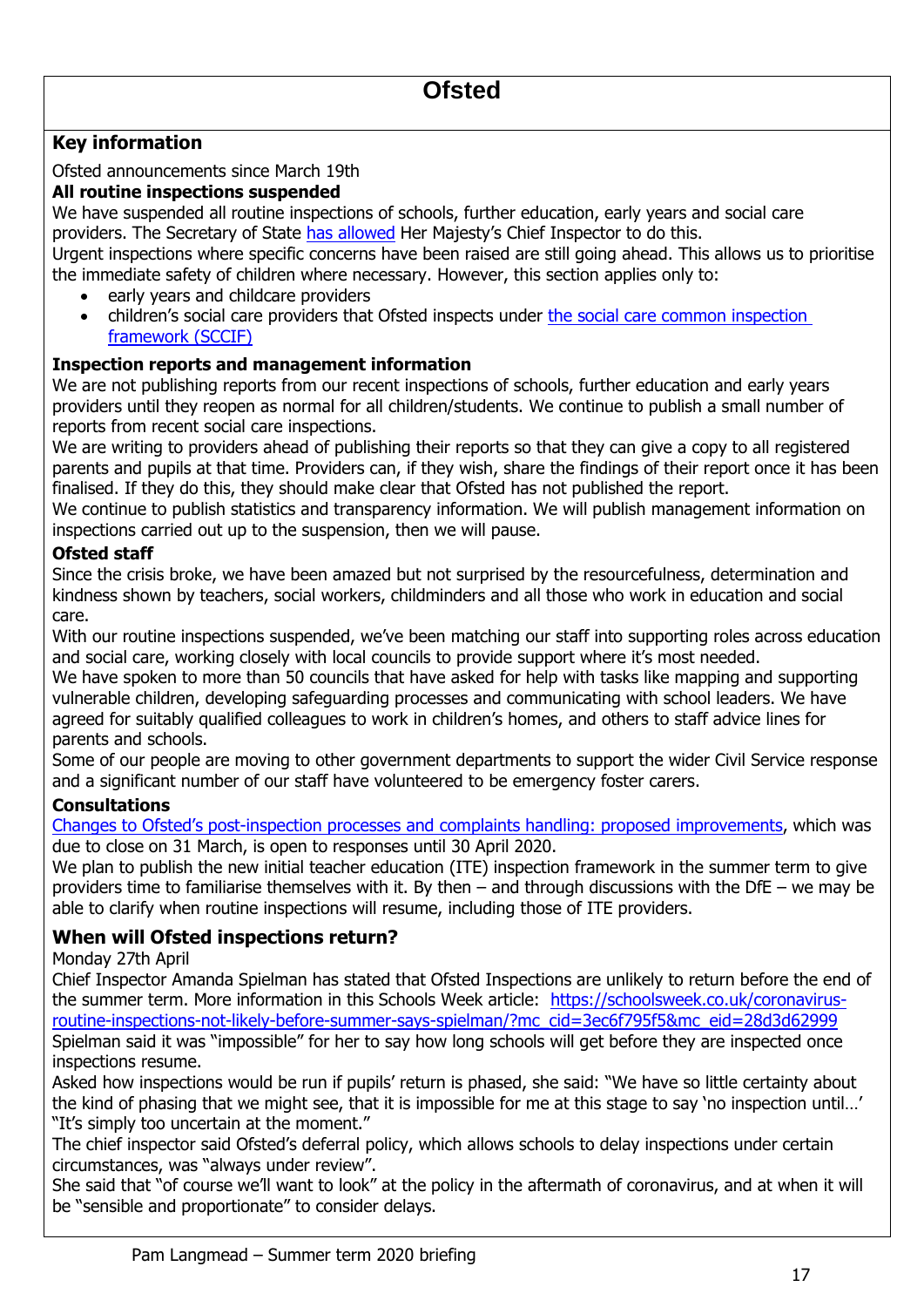Schools won't be inspected on COVID-19 response

Asked whether Ofsted will be looking at how schools have responded to the coronavirus crisis, Spielman said: "We're not going to be judging schools per se on their response to COVID-19."

Once inspections resume, they will once again be focused on the quality of education, Spielman said. The chief inspector also reminded MPs that there are no specific expectations from government of what schools should be doing in terms of education during COVID-19

"There is no standard of home or online learning by which we would be able to judge schools."

She added: "We wouldn't be asking for evidence of what you set children. There would be no 'prove that you set children meaningful work'."

'Serious' concerns about impact on vulnerable pupils

Spielman told the committee that she was "seriously concerned" about the impact of partial closures on the most vulnerable pupils, for example, those in alternative provision.

"The longer the closure or almost closure, the greater the problems for those children," she said.

The chief inspector added that COVID-19 "is clearly going to present the biggest problem for the poorest, the lowest-achieving academically and the least motivated children.

"Whether we like it or not, it is going to widen gaps, especially in the short term."

# Many Ofsted staff are 'less than fully occupied' …

Ofsted has a "considerable number" of staff who are "less than fully occupied" at the moment, Spielman told MPs, adding that her staff were "very willing" to do other work.

She revealed the inspectorate had surveyed all of its staff during the first week of the lockdown to work out if they had additional skills to help elsewhere, and these details were passed to other government departments. Asked how many staff are volunteering for other work, Spielman said: "Our default assumption is that everybody who is not required for the business as usual work or redeployment to…other departments is available for wider work."

Matthew Coffey, Ofsted's chief operating officer, told the committee that over 230 Ofsted staff are now working with councils, with a focus on those rated 'inadequate' and those that have not improved since their last inspection.

But there 'isn't demand' for help in schools

Despite the availability of Ofsted staff, Spielman claims they are not needed in schools.

She referred to polling by Teacher Tapp, which showed that more than half of teachers are working "much less than usual".

"There isn't demand from the school sector at the moment for additional support," she said.

"We are absolutely open and responsive to all initiatives but the general reaction from schools at the moment, and it might change when they reopen, but at the moment is that there is not a perceived need by schools for additional capacity."

# **National Home Learning Support Helpline for Parents**

A national parent helpline has been set up, known as StarLine, and backed by the new virtual Oak Academy, as well as Star Academies, the Confederation of School Trusts, Triple P UK and a number of academy trusts. It is also staffed by Ofsted inspectors who have been redeployed alongside teachers to provide advice about home learning to parents. The helpline is designed to help parents and carers create regular routines and study habits, offering practical steps to take and access to resources, such as support with a specific topic or advice on how to structure the day, deal with difficult behaviour or manage the learning of several children. StarLine is open six days a week and covers all areas of the curriculum across all phases of education. The number to call is 0330 313 9162 (calls charged at local rate).

# **(Partially) Relevant Documents and Guidance**

- School Inspection Handbook –section 5 including evaluation descriptors *November 2019*
- School Inspection handbook section 8 *November 2019*
- Inspecting safeguarding in early years, education and skills setting *October 2019*
- EPHA audit of Ofsted safeguarding requirements January 2020
- Ofsted online presentations<https://www.slideshare.net/Ofstednews>
- The Education Inspection Framework education, skills and early years *November 2019*
- Ofsted inspection website <https://reports.ofsted.gov.uk/>

All guidance can be found on GOV.UK [https://www.gov.uk/government/collections/ofsted](https://www.gov.uk/government/collections/ofsted-inspections-of-maintained-schools)[inspections-of-maintained-schools](https://www.gov.uk/government/collections/ofsted-inspections-of-maintained-schools)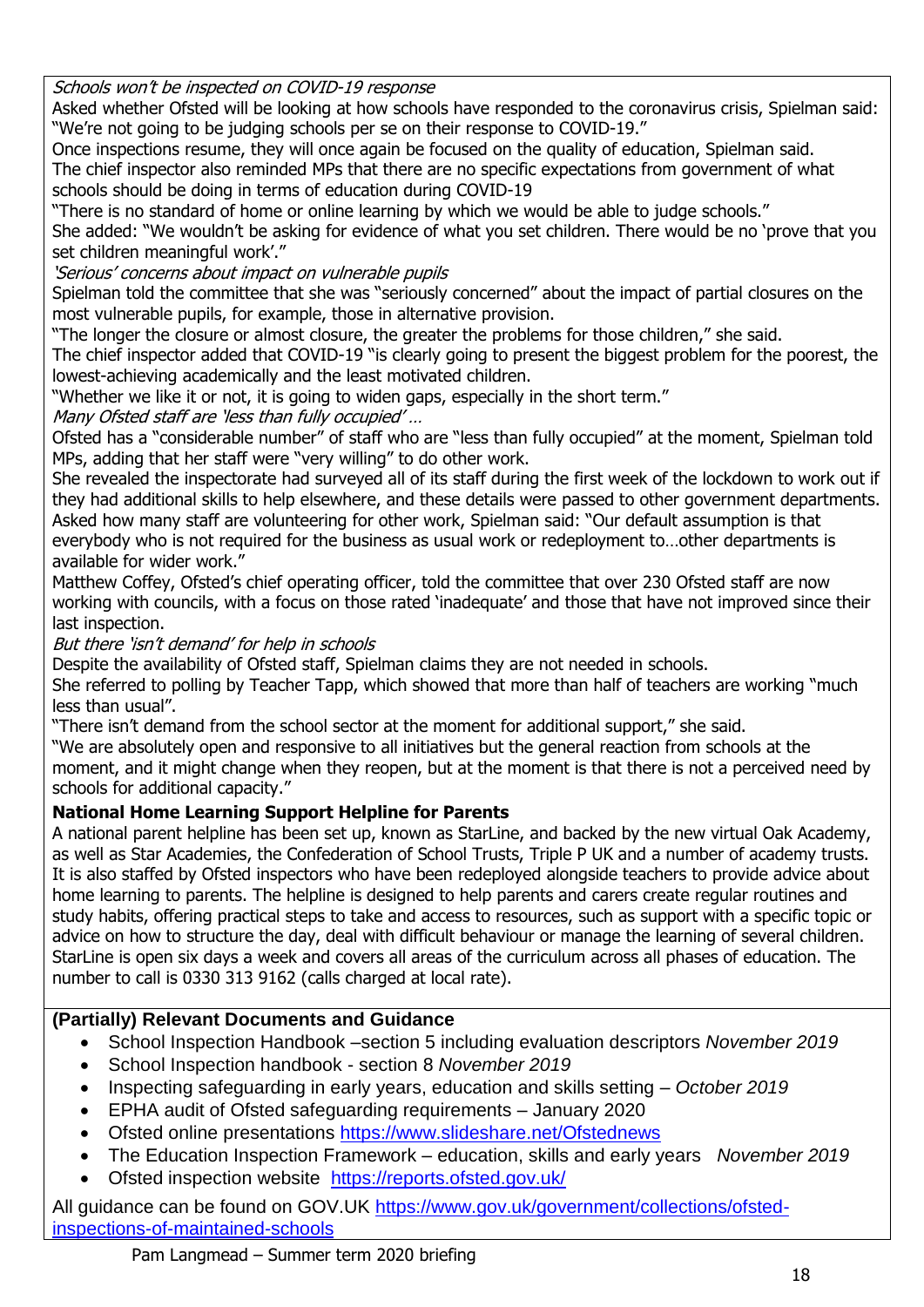or on the EPHA website [www.essexprimaryheads.co.uk](http://www.essexprimaryheads.co.uk/) Information about Ofsted inspections at [https://www.gov.uk/guidance/being-inspected-as-a](https://www.gov.uk/guidance/being-inspected-as-a-maintained-school-or-academy)[maintained-school-or-academy](https://www.gov.uk/guidance/being-inspected-as-a-maintained-school-or-academy)

- Enjoy an Ofsted inspection-free period, one of the few upsides to the current pandemic.
- Consider tasking someone to focus on your school website, making sure that it is kept up to date, as far as possible. One day Ofsted will return!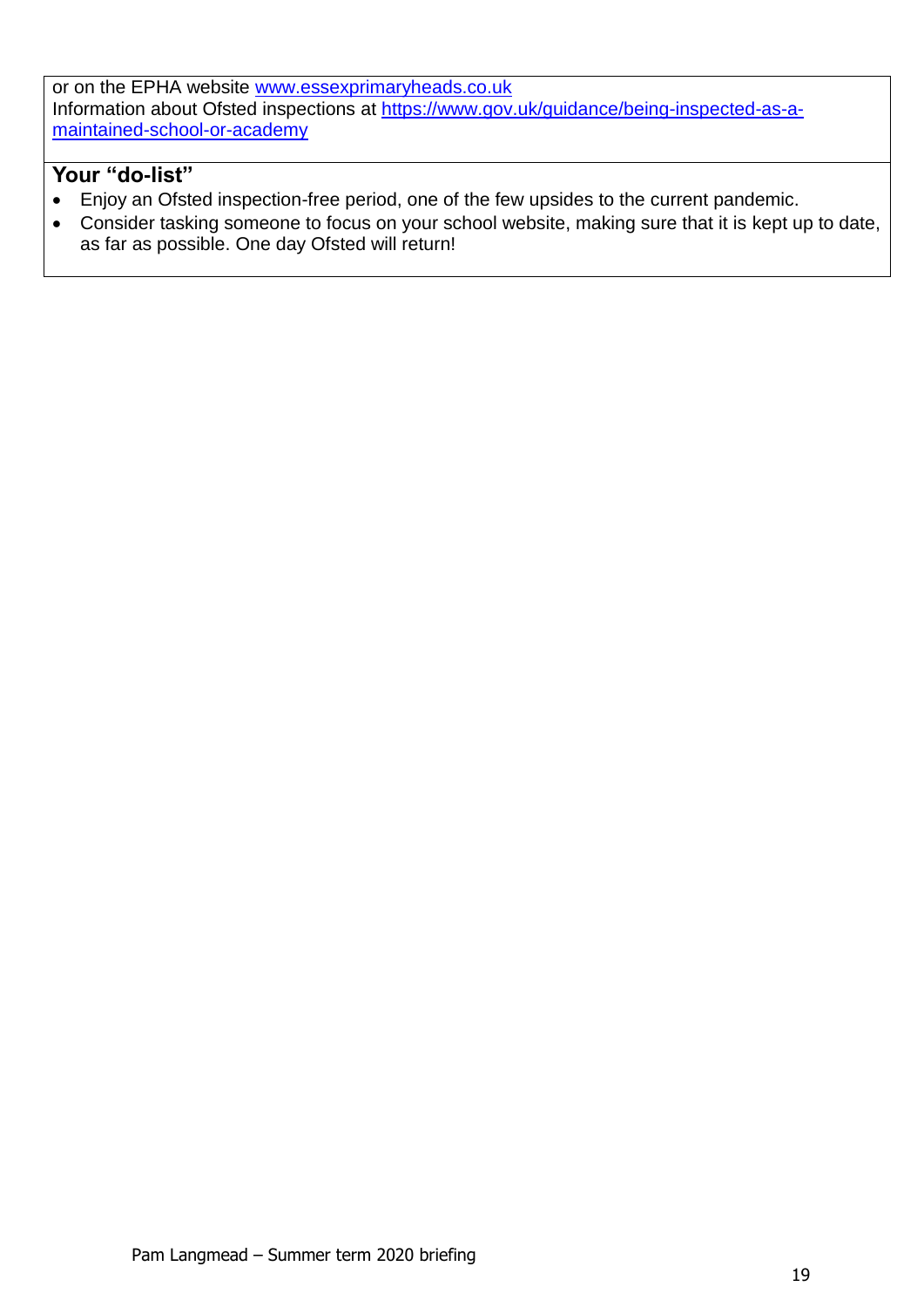# **The Governing Body**

#### **Key information**

When schools closed on 20<sup>th</sup> March it is likely that, for many, governing body business also paused. Some managed to start up remote meetings immediately, while others used Chair's Action to agree urgent matters (such as the approval of the Covid-19 Child Protection Policy). Some years ago governing bodies were encouraged to consider whether their standing orders should include the option of conducting meetings remotely when necessary – at that time most of us couldn't see when this would ever be necessary, but included this as an option. Check your standing orders – it needs to include something on the following lines:

#### **Alternative arrangements for governor participation at meetings**

Governors may participate and vote at meetings using telephone conferencing facilities in exceptional circumstances, as determined and agreed by the Chair of Governors.

A meeting will only take place if there is a physical quorum for the meeting (i.e. if a quorate number of governors are in attendance at the stated venue for the meeting). If governors participate/vote at meetings but are not in attendance due regard will be paid to confidentiality and fair and equal contribution to the meeting.

The clerk will attend the meeting in order to record the minutes.

If your standing orders includes this already, make sure that you record this at each meeting, for example by adding in a sentence under attendance such as follows:

*"The meeting was held online (in accordance with the standing orders to be enacted in exceptional circumstances, in this case as a result of the Covid-19 pandemic)."*

If you have not adopted this ability to hold meetings remotely ask your Chair of Governors to agree this under "urgent action" and report back to the Governing Body at a later date.

In my experience so far, the "attendance" at Governing Body and Committee meetings held remotely is excellent! *(Just remember to change out of your pyjamas if using cameras!) (You know who you are!!)*

#### **Governing Body guidance – summer term 2020**

The Local Authority has produced guidance for governors about operating during the partial school closure period. You may also find the following article helpful:

#### Article from The Key

Your summer term agenda won't be business as usual; remote meetings should be focused on urgent, timebound decisions. It is most likely that meetings will be held remotely this term.

Usually you'd use the summer term agenda to look at things like pupil achievement, attendance, and reviewing your progress towards school improvement plan [\(SIP\)](https://schoolgovernors.thekeysupport.com/school-improvement-and-strategy/strategic-planning/school-improvement-planning/role-of-governors-in-school-improvement-planning/?marker=content-body) objectives.

But due to coronavirus, you'll need to use this year's agenda differently - this is because you're likely to be working without data and your [remote meetings](https://schoolgovernors.thekeysupport.com/the-governing-body/meetings/meeting-procedures/governor-meetings-virtual-remote-attendance/?marker=content-body) will be shorter than normal meetings.

This agenda is a general guideline - your board might do things differently.

Update from the headteacher on the current situation

Governors will probably want to receive a headteacher report of some description – do refer to any updates that you have already given.

What governors may ask the report to cover:

- Attendance
- Skeleton staff
- Remote learning
- **Safeguarding**
- Vulnerable children
- Pupils with special educational needs (SEN)
- Children of critical workers
- Pupils receiving free school meals
- Finance and premises
- Health and safety
- Recruitment
- Parental engagement
- Staff wellbeing and continuing professional development (CPD)
- Additional support your headteacher needs from the governing board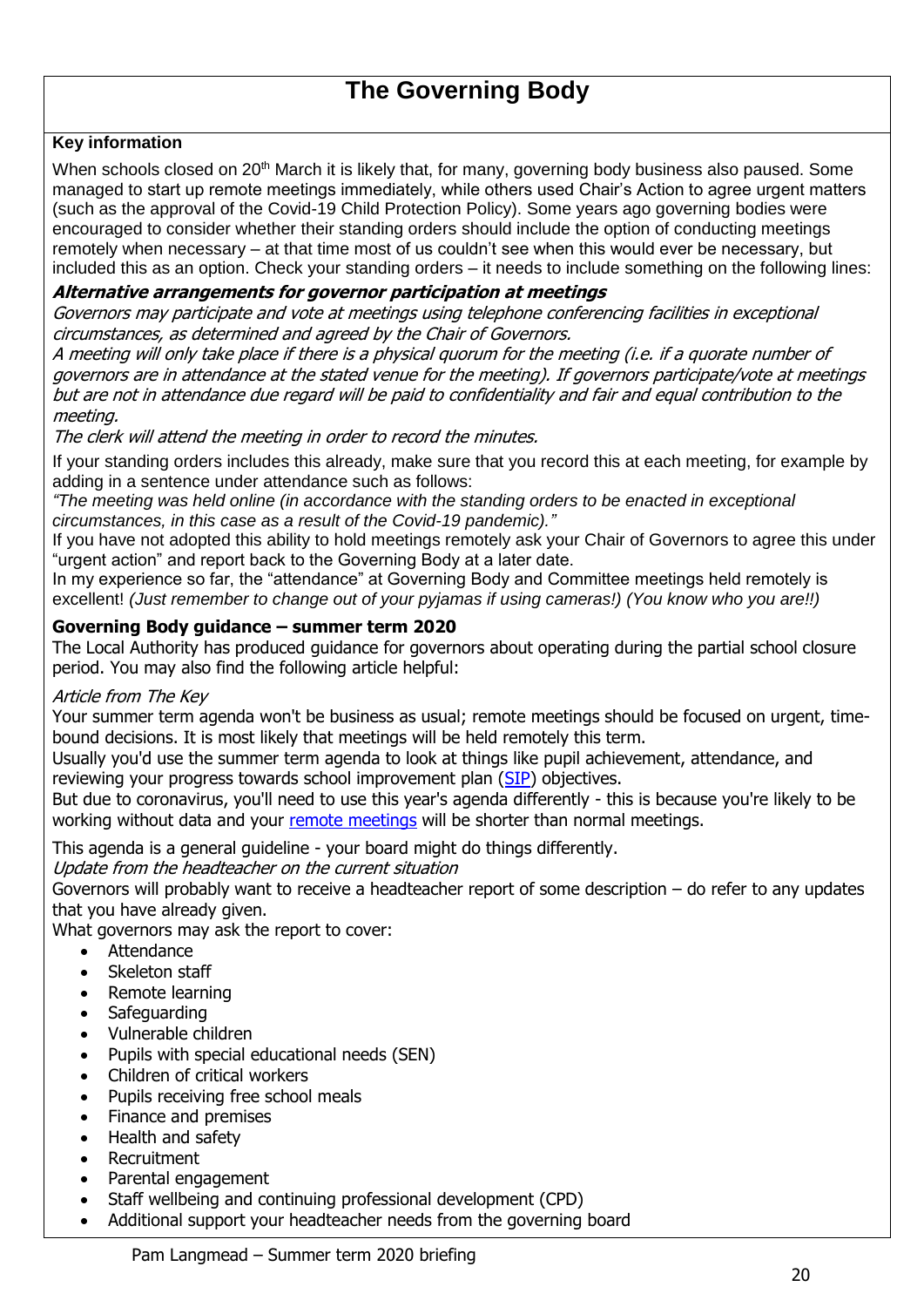## **Performance data for 2020 won't be published**

Usually the headteacher's report would include pupil progress data, but it's unlikely governors will be given any data to look at this summer, given the circumstances.

[The Department for Education \(DfE\) has also announced](https://www.gov.uk/government/publications/coronavirus-covid-19-school-and-college-performance-measures?utm_source=15a4b9ff-d5c8-466d-b975-617304cd30a7&utm_medium=email&utm_campaign=govuk-notifications&utm_content=immediate) that it won't be publishing school or multi-academy trust (MAT) level performance data or accountability measures based on summer 2020 tests and assessments.

Where students are awarded grades, this data will not be used to hold schools to account, or used by others organisations, such as Ofsted and local authorities - they'll use data from previous years to assess school performance.

The following questions are suggested for governors to ask – you might want to answer these within your report.

## **Parents and carers:**

What support are you giving to parents and carers to help pupils learn at home? How is the school keeping parents connected.

#### **Pupil progress:**

How are you monitoring pupils' progress and interaction with remote learning? How are pupils with no internet access managing?

How have teachers been giving pupils feedback on any work they've completed?

## **Staff and finance:**

How is the school paying for regular external staff who aren't furloughed? (e.g. music/P.E. teachers) How is the school covering coronavirus-related costs?

You'll want to hear what arrangements are in place to carry on paying staff as normal (as is expected if your school directly employs them).

Governors will also want to hear that the school plans to claim for other coronavirus-related costs under the government's scheme.

## **Pupils and safeguarding:**

How are you providing care for vulnerable pupils/pupils with EHCPs/SEND/children of critical workers? How are you monitoring the safety and wellbeing of these pupils who aren't in school?

How do you make sure your skeleton staffing rota always means that pupils in school can be cared for safely?

How is the designated safeguarding lead (DSL) coping?

What support has the DSL received from the local authority?

Governors will want to hear that the DSL has received support and is always contactable.

## **Approve the budget**

Schools will still need to approve your 2020/21 budget in time.

Maintained schools: check your LA's deadline (it'll be between [May and June\)](https://www.gov.uk/government/publications/schemes-for-financing-schools/schemes-for-financing-local-authority-maintained-schools#financial-controls).

Academies: your budget (part of the budget forecast return three year – BFR3Y) must be submitted to the [Education and Skills Funding Agency](https://www.gov.uk/guidance/academies-budget-forecast-return#academies-budget-forecast-return-three-year-bfr3y) (ESFA) by July. But do check your funding agreement in case your deadline's different.

## **Check arrangements for relationships and sex education**

Your school will have to teach relationships and [sex education \(RSE\) from September 2020.](https://schoolgovernors.thekeysupport.com/curriculum-and-pupils/curriculum/school-curriculum/relationships-sex-education-changing-governors-first-steps/?marker=content-body) You'll want to check where senior leaders are with preparing for the new requirements. There's no set timeline for the consultation and curriculum/policy review process, and schools will do it differently. Your school's plans may also have been disrupted by coronavirus. If you haven't already, ask:

- Has the school completed consultations with parents over any changes?
- If not, can any consultations be completed virtually?
- Have you finalised the curriculum offer for RSE to start in September?
- Is the new RSE policy ready for approval? If not, when can we expect it?

Governors may want to hear that senior leaders are on track, or if they aren't, that they've got a plan in place to make sure everything is ready for September.

## **Approve urgent policy updates**

Below are examples of some urgent policies. You may have different/additional policies to approve (see section above).

**Safeguarding** 

Approve the [addendum to your child protection policy](https://schoolgovernors.thekeysupport.com/policy-bank/pastoral-care-policies/coronavirus-how-approve-child-protection-policy-addendum/?marker=content-body) – the [DfE has said](https://www.gov.uk/government/publications/covid-19-safeguarding-in-schools-colleges-and-other-providers/coronavirus-covid-19-safeguarding-in-schools-colleges-and-other-providers#child-protection-policy) it's important for schools to review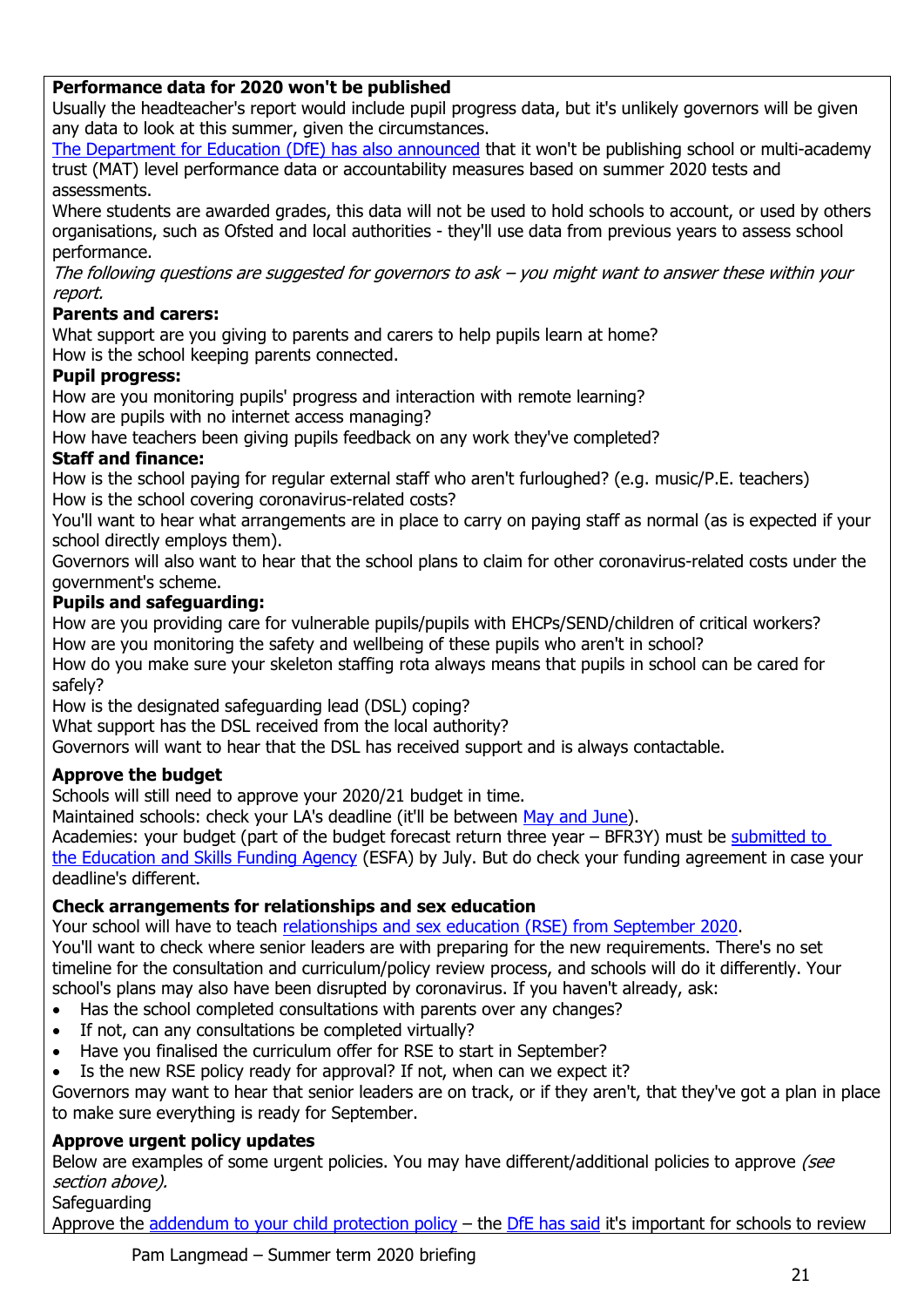and revise their child protection policy to reflect new arrangements in response to coronavirus. Relationships and sex education

Approve the RSE policy so it's ready for September (if it's ready for approval).

## **Admissions appeals**

Appeal panels don't need to be held in person. There are [new regulations](https://www.gov.uk/government/publications/admission-appeals-for-school-places/coronavirus-covid-19-school-admission-appeals) set to come into force on 24 April 2020 until 31 January 2021.

These regulations will:

Give flexibility to hold panel hearings by telephone, video conference or in writing

Provide for appeal panels to proceed with 2 members should the 3rd withdraw

Amend the deadlines relating to appeals

Where an appellant can't take part in the hearing and you can't offer an alternative date, the appeal can be decided on written submissions.

You'll want to check that arrangements are in place to facilitate these changes.

## **Exclusions panels**

Exclusion timeframes still apply, but the [DfE recognises](https://www.gov.uk/government/publications/covid-19-school-closures/guidance-for-schools-about-temporarily-closing#exclusions) they might not be met.

You need to decide on a case-by-case basis whether the meeting should be delayed (and held as soon as practicable), or held remotely by telephone or video-conferencing.

You'll want to ask whether you're due to hold any exclusion panels, and whether remote panels can be facilitated if this is practical.

## **Consider staffing arrangements for 2020/21**

Reorganise your staffing structure if necessary. Even with the current challenges of dealing with coronavirus, there may be reasons why your leadership team wants to reorganise the school's staffing structure. This might be where:

- Your budget-setting process has shown that you need to make savings
- If coronavirus costs have impacted your budget, you can claim some finances back under a government scheme.
- Staff have resigned and you need to think about what this means for the staffing structure as a whole
- You're thinking about changing how your school delivers education and want to try something new in September
- Recruit a headteacher if yours has resigned
- Be clear on the process for [recruiting a headteacher remotely.](https://schoolgovernors.thekeysupport.com/school-staff/staff-recruitment/recruitment-senior-leaders/headteacher-recruitment-during-coronavirus-how-manage-it-remotely/?marker=content-body)

## **Less-urgent items**

Discuss these items in focus groups or if you've got time as a board after you've completed your urgent tasks.

Set the strategy for 2020/21

It might be a good idea to set up a working party for strategy development.

Short term: we don't know yet when schools will re-open, but you'll likely focus on a strategy for the transition back into school (with a particular focus on vulnerable pupils).

Make sure your strategy is flexible to allow for different solutions. Remember, while you'll be involved with the strategy, the actual implementation of this approach and how it'll work in practice, is down to senior leaders.

Medium term: this'll likely focus on closing the learning gap between pupils. You might also look at wellbeing and staying healthy too.

Reflect on your board's skills and effectiveness

While you're reflecting, consider how your board has performed over the year. Discuss:

How well you've worked together. This may cover:

How your chair and board has responded to the coronavirus situation, and if there are any areas for improvement you can implement going forward

How remote meetings have worked, including if they're effective and everyone can contribute Whether you have all the skills you need on your board, and what extra skills you would like

Whether you need to make any changes to work more effectively over the next year

Carry out a skills audit to help with this and discuss the results in a meeting. Discuss your training needs, and what you can do about them as a board.

Article from The key, produced by: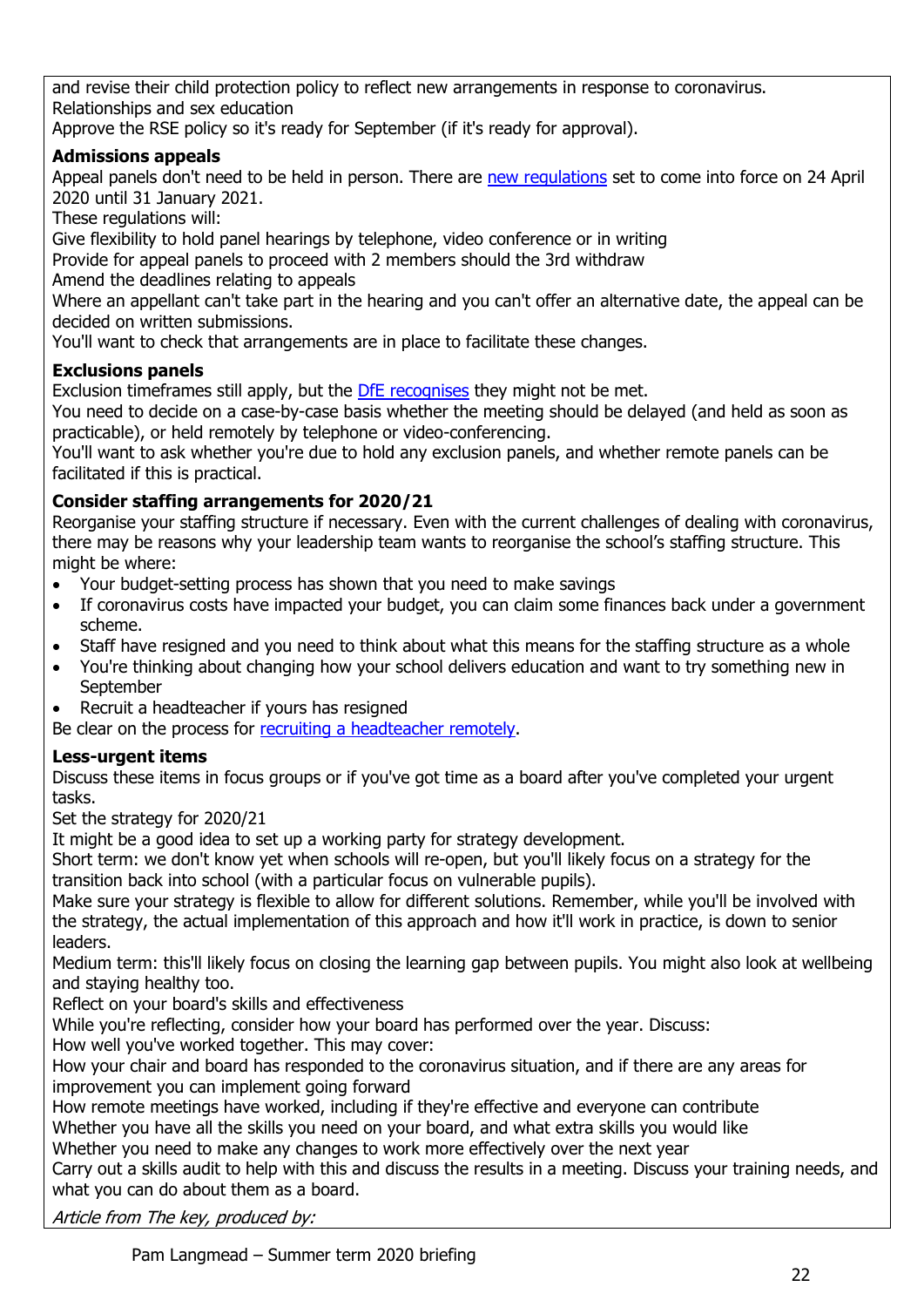Keith Clover is a national leader of governance. He chairs two governing bodies within a multi-academy trust and is an academy consultant for a diocese.

Fiona Stagg is a national leader of governance and an independent clerk. She is also an experienced chair of governors, conducts external reviews of governance, and supports and mentors chairs and clerks. She is also a facilitator for the DfE's governance leadership programme.

#### **Governance Annual Statement – Maintained schools**

"Best practice" for maintained school governing bodies.

In January 2014 the Department for Education published departmental advice in relation to the the School Procedures regulations 2013. A number of additional recommendations, not mentioned in the Procedures regulations, were made in the advice document, **including reference to the publication of an annual governance statement.**

- *It is also good practice for the board to publish an annual governance statement (as academy trusts are required to do through the Accounts Direction) to explain how it has fulfilled its responsibilities – particularly in relation to its core functions, including:*
- *the governance arrangements that are in place, including the remit of any committees;*
- *the attendance record of individual governors at board and committee meetings; and*
- *an assessment of the effectiveness and impact of the board and any committees with details of any particular challenges that have arisen.*

Since September 2015, it was mandatory for all schools to publish information about their governors on the website. Whilst accepting that the publication of a governance statement **is not mandatory**, it is good practice and an effective way for governors to demonstrate that their accountability to parents, at least annually. We suggest that governors agree a statement and publish this on their website, perhaps at the end of the summer term each year. **This year governors may want to publish a report about the school's response to the Covid-19 pandemic.**

#### **Get Information about Schools**

Please continue to update the Get Information about Schools website. There was a system update on 18 March and a reminder that schools should check and update their current contact details. <https://www.get-information-schools.service.gov.uk/>

#### **Relevant Documents and Guidance**

- Covid-19 Governance Support Guidance produced by Essex LA
- SFVS 2019 2020 checklist and dashboard <https://www.gov.uk/government/publications/schools-financial-value-standard-sfvs>
- "Get information about schools"<https://www.get-information-schools.service.gov.uk/>
- National Governors Association<http://www.nga.org.uk/Home.aspx>

- Ensure that your agreed Standing Orders (the "terms of reference" for the Governing Body) include the permission to conduct governor meetings remotely. If they don't, agree this using Chair's Action and inform your governors.
- Encourage your governors to focus on critical business at the current time. You may not want to hold every planned meeting this term – decide, in discussion with your Chair, which meetings are necessary.
- Circulate the ECC Governance Support guide to your governors.
- (Possibly) ask governors to write an amended governance statement for approval and publication on the school website at the end of the term.
- Update your school's information on the Get information about Schools website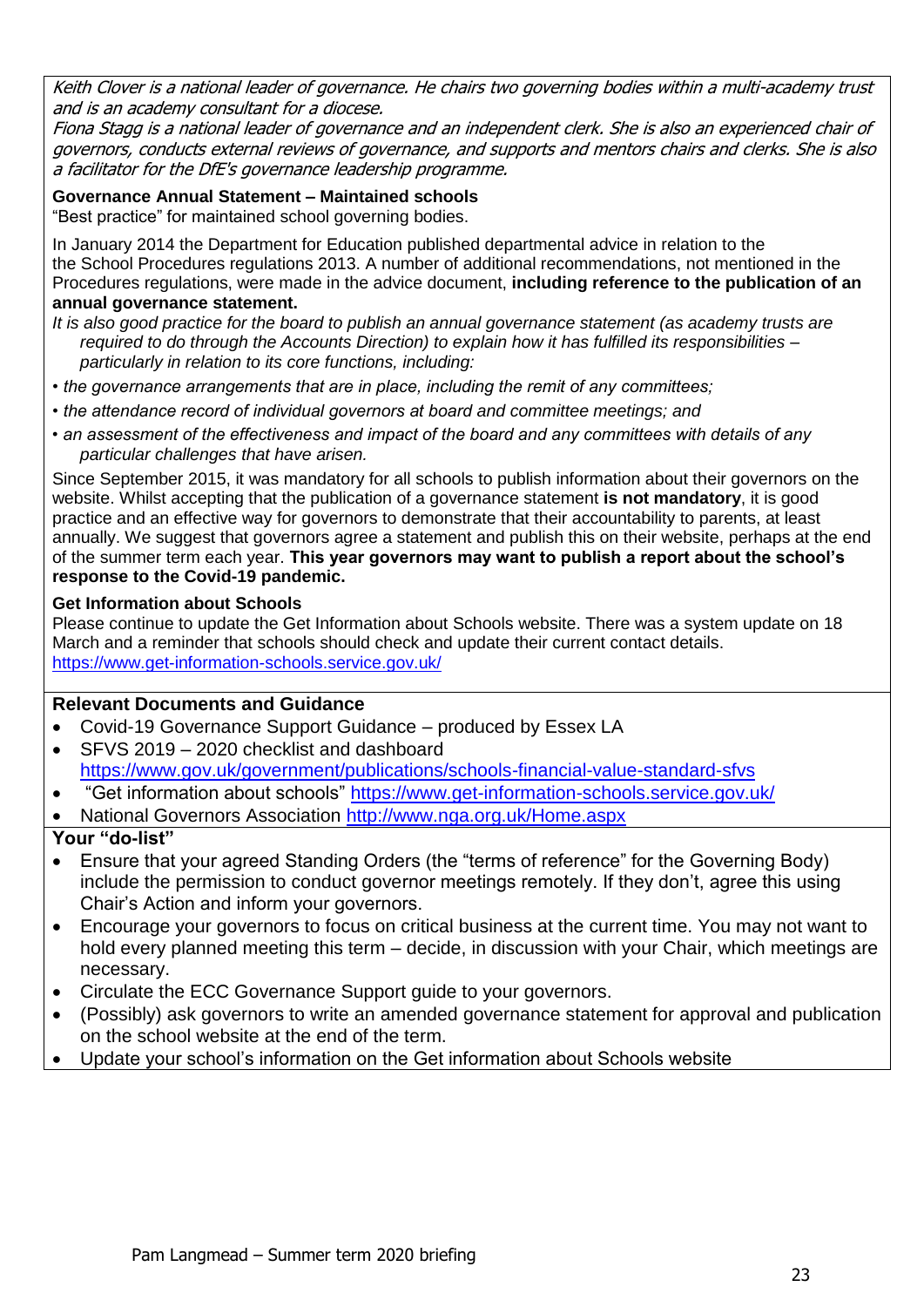# **The Local Authority**

## **Key information**

Inevitably, most of the focus for the Local Authority since March has been on supporting Essex schools during the Covid-19 pandemic and on interpreting and sharing guidance to manage the challenges of the partial school closure. Clare Kershaw, the Director of Education, and LA officers, have worked closely with the Headteacher Associations and Unions to try to offer a consistent and helpful response, despite the plethora of (sometimes unclear and contradictory) guidance from the DfE. Their main priority has been on safeguarding pupils and staff, and managing the huge number of new requirements for schools, such as offering free school meal options for eligible families. Edenred has taken up a disproportionate amount of time! A secondary, but important consideration, has been considering what kind of home and remote learning schools might offer and how this can be achieved. One principle that the LA has followed from the outset, which has been appreciated by schools, is not to dictate how the requirements are followed, leaving schools to decide the best way of continuing their provision. The regular communications from Clare Kershaw have been welcomed by schools, and the School Communications team continues to collate and post guidance on the Covid-19 page of the Essex Schools Infolink.

#### <https://schools.essex.gov.uk/admin/COVID-19/Pages/default.aspx>

The Local Authority teams, including the School Effectiveness Partners, the SEND Workforce and Social Care, continue to offer support to schools. **You should continue to contact your SEP, the Inclusion Partners, and other teams when you need help and support.** 

#### **Pupil Transitions**

The LA recognises that the COVID19 outbreak will have an impact on transitions for all young people, including those with SEND, their families and all educational settings. This includes children or young people who are:

- starting school for the first time
- moving from infant to junior or primary school to secondary school
- joining a new class or school
- leaving school for college or work-based learning
- leaving education altogether

The LA recognises that schools will be in the process of planning transitions for children and young people, including how to manage this differently under the current circumstances. LA Officers are working with partners across Essex to put together guidance, advice and support to educational settings and the parents/carers of their children and young people. They will also be encouraging you to share your own, existing good practice.

#### **SEND and Inclusion**

Most "business as usual" has been paused, though the **Essex Inclusion Headteacher Round Table** is continuing to work on a framework around what good SEND practice looks like in schools. This document should be published this half term. The minutes of the last meeting (held before the school shutdown) are available on the EPHA website<https://essexprimaryheads.co.uk/info-and-documents/send-strategy/>

#### **LA weekly surveys**

The Local Authority is mindful of the need to reduce workload while headteachers and staff focus on safeguarding and managing the partial closure of their schools, and so is determined not to ask for unnecessary data and information from schools. Where possible data will be gathered from other sources. However, in order to plan and decide support and guidance for schools the LA does need to collect some information and is doing this mainly via a weekly survey. This is generally published on a Thursday morning for completion by Friday lunchtime. The questions (and results) are considered in discussion with the Headteacher Associations. It is important to respond to the survey, even if your school is closed. If you have any comments to make please contact me to discuss.

## **Relevant Documents and Guidance**

- Daily Schools Communications
- Essex Schools Infolink

- Make sure you are reading the daily communications and accessing guidance from the infolink.
- Contact your School Effectiveness Partner or other LA Officers for help and support.
- Complete the weekly survey to share vital information about the school closure period.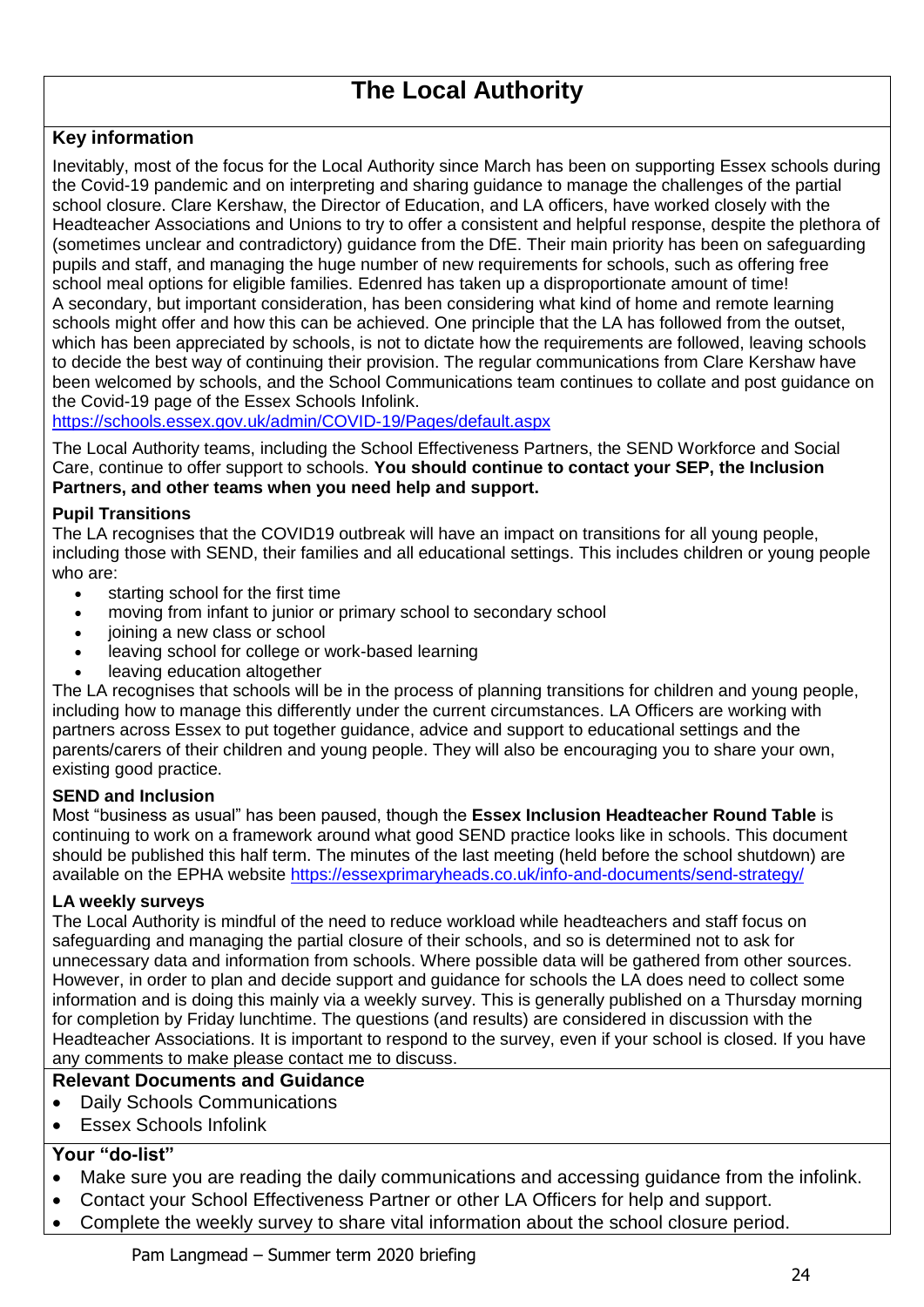# **EPHA events and dates**

## **Key information**

According to my information so far, just 6 primary schools in Essex have new headteachers this term

| <b>North East</b>     |                                                |
|-----------------------|------------------------------------------------|
| <b>Anthony Cosans</b> | <b>Unity Primary Academy</b>                   |
| <b>South</b>          |                                                |
| Jen Govier            | South Green Infants (Acting headteacher)       |
| <b>Susan Twaites</b>  | <b>Kelvedon Hatch Primary</b>                  |
| West                  |                                                |
| <b>Renette Fourie</b> | Hereward Primary (now substantive headteacher) |
| Mid                   |                                                |
| Jennifer Kendall      | Larkrise Primary (Acting Headteacher)          |
| Demelza Collins       | Larkrise Primary (Acting Headteacher)          |
|                       |                                                |

Guy Niven continues as headteacher at Baddow Hall Juniors for the summer term (having tried to retire at Easter!)

*As usual if you are aware of any other new or acting headteachers this term, please let me know. They are starting headship at a tricky time!* 

# **EPHA termly headteacher meetings 2019-20 and 2020-21**

It is difficult to know what the medium-term future of large gatherings and meetings will be, and unlikely that the headteacher meetings will go ahead as normal this term. If this is the case, we will consider how to share the information that would normally be presented, and set up an opportunity to meet virtually with headteachers and LA Officers.

The dates for the next year, in a spirit of optimism, are:

## **North East EPHA – Colchester United Football Stadium**

Wednesday 10 June 2020 Wednesday 11 November 2020 Wednesday 3 March 2021 Wednesday 16 June 2021

#### **South EPHA – Holiday Inn, Basildon**

Thursday 11 June 2020 Thursday 12 November 2020 Thursday 4 March 2021 Thursday 17 June 2021

## **West EPHA – Stansted Business Centre, Takeley**

Wednesday 17 June 2020 Wednesday 18 November 2020 Wednesday 10 March 2021 Wednesday 23 June 2021

## **Mid EPHA – Chelmsford City Football Club**

Thursday 18 June 2020 Thursday 19 November 2020 Thursday 11 March 2021 Thursday 24 June 2021

The minutes of these and other meetings can be found on the EPHA website. Try reading the ones from March 2020 as a "blast from the past". We were in a different world!

## **County EPHA Annual General Meeting**

Wednesday 7 October 2020 Chelmsford City Football Club (9.00 am start)